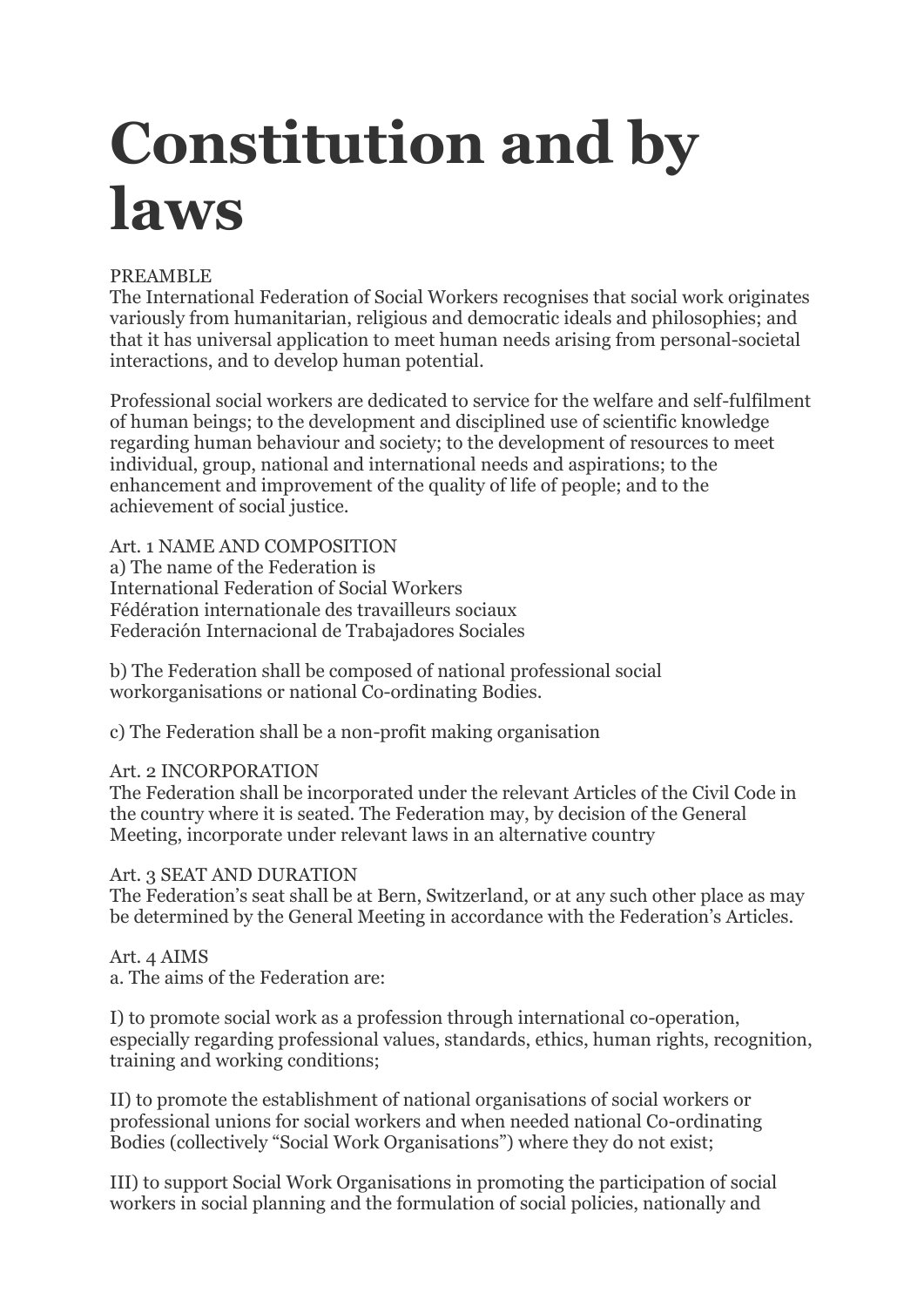internationally, the recognition of social work, the enhancement of social work training and the values and professional standards of social work.

b. In order to achieve these Aims the Federation shall:

I) encourage co-operation between social workers of all countries;

II) provide means for discussion and the exchange of ideas and experience through meetings, study visits, research projects, exchanges, publications and other methods of communication;

III) establish and maintain relationships with, and present and promote the views of Social Work Organisations and their members to international organisations relevant to social development and welfare.

MEMBERSHIP Art. 5 MEMBERSHIP CRITERIA

National Social Work Organisations

a) Membership is open to national Social Work Organisations of any country, whose core members must have completed post secondary education in social work and must practice (or intend to practice or have practiced) social work. (For the purpose of such membership criteria the Executive Committee shall in its discretion determine the applicable definition of "social work", in accordance with any applicable resolution on the subject passed at any General Meeting of the Federation).

b) Membership is limited to one such national Social Work Organisation in any country.

# Co-ordinating Bodies

c) If more than one Social Work Organisation in a country is interested in membership of the Federation only a national Co-ordinating Body representing every such organisation may be admitted as a Member of the Federation

d) If there is an existing Member from any country and another national Social Work Organisation from that country, otherwise fulfilling the eligibility criteria, confirms a wish to become involved with the Federation, the existing Member is obliged to endeavour to facilitate the development of a Co-ordinating Body to succeed it as the Member from that country, in accordance with the By Laws and any General Meeting resolution giving such direction.

e) All the Social Work Organisations wishing to be involved in a Co-ordinating Body must individually meet the criteria for full membership. If one or more organisation does not meet the membership criteria, the other interested organisation(s) may still pursue an application through a Co-ordinating Body.

f) A Co-ordinating Body will be comprised of representatives from each of the national Social Work Organisations that meet the membership criteria and wish to become involved with the Federation.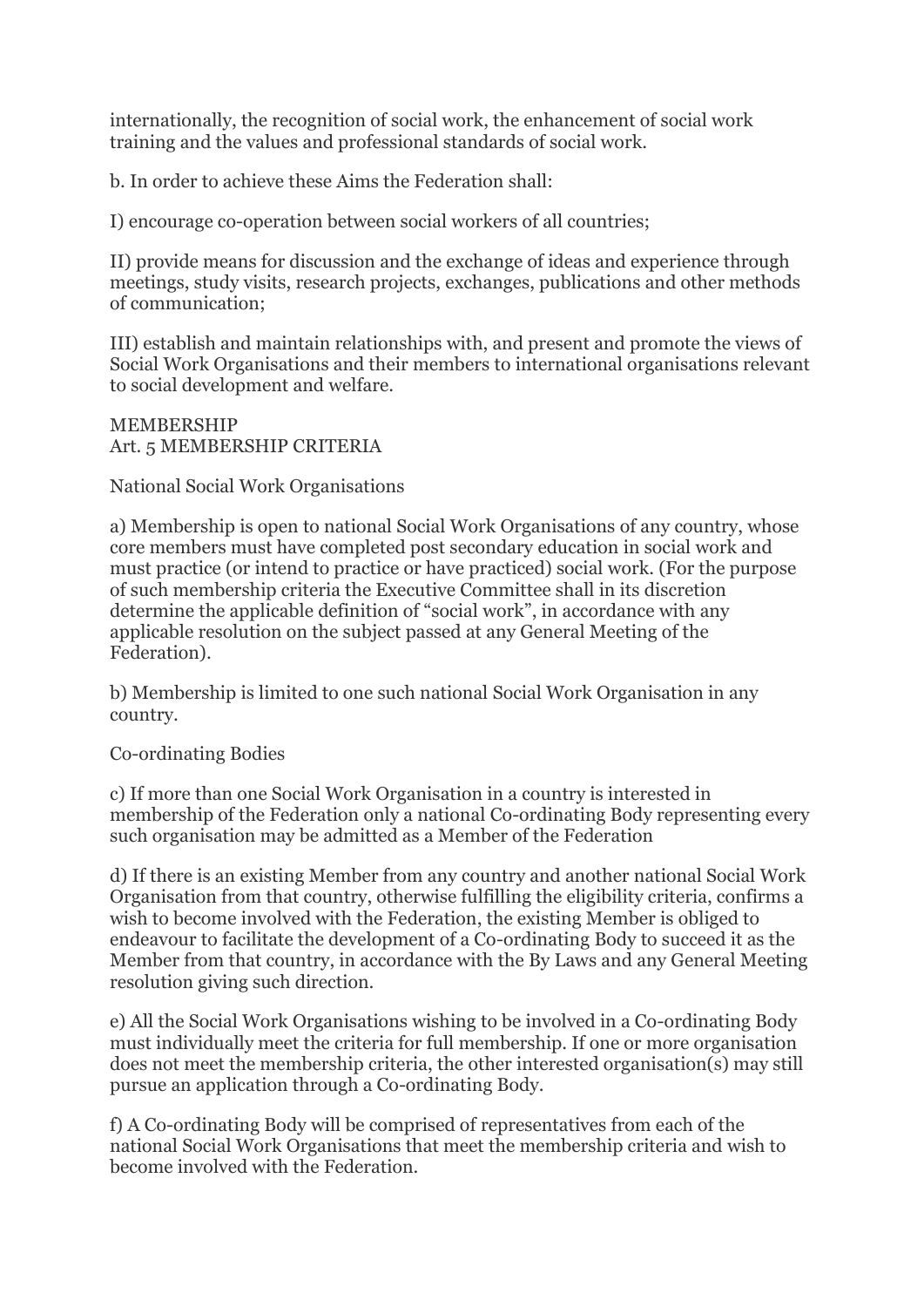g) The Co-ordinating Body will establish procedures with respect to Federation elections; voting at meetings; organisation of international conferences; coordinating of mailing lists; and, identification of social workers to serve on Federation committees.

h) In the event that one Member of the Co-ordinating Body ceases to operate or otherwise to be involved with the Co-ordinating Body this need not effect the status of the body.

i) Co-ordinating Bodies shall have the same right and obligations as any other Member of equivalent status.

j) Organisations or bodies, other than national Social Work Organisations wanting to be associated with the Federation may join the Federation's Friends' Program.

Art. 6 CATEGORIES OF MEMBERSHIP a) There shall be the following categories of membership:

Full Member Provisional Member

b) A Full Member shall be an existing Member as at the 2002 General Meeting which fulfils the eligibility criteria adopted at that meeting and every Candidate or Provisional Member which is admitted to full membership by resolution of the General Meeting (provided they continue to fulfil applicable eligibility criteria).

c) A Provisional Member shall be a Member which has previously fulfilled the criteria for full membership, but has ceased to do so as a result of the adoption of new criteria at the 2002 General Meeting or otherwise and which is engaged in the process of fulfilling such criteria and regaining its Full Member status. A Provisional Member which has not been admitted as a Full Member within six years of the date it ceased to be a Full Member shall cease to be a Member of the Federation.

d) All applications for membership shall be subject to the applicable procedures set out in the By Laws.

Art. 7 RIGHTS AND OBLIGATIONS OF MEMBERSHIP a) All Members shall:

submit such documents to the Secretary General, at such times and in such forms as is prescribed in the By Laws

observe these Articles and the By Laws

endorse and promote among its membership the document "The Ethics of Social Work, Principles and Standards" and the policies currently approved by the Federation

pay membership dues as prescribed by resolution of the General Meeting, in accordance with applicable procedures set out in the By Laws

promote the profession within their country and at the international level apply the ethical principles of the Federation

contribute to and promote Federation activities in their respective countries. support international conferences promoted by the Federation through promotion to their members and endeavouring to send official representation

support and endeavour to express international solidarity in relation to international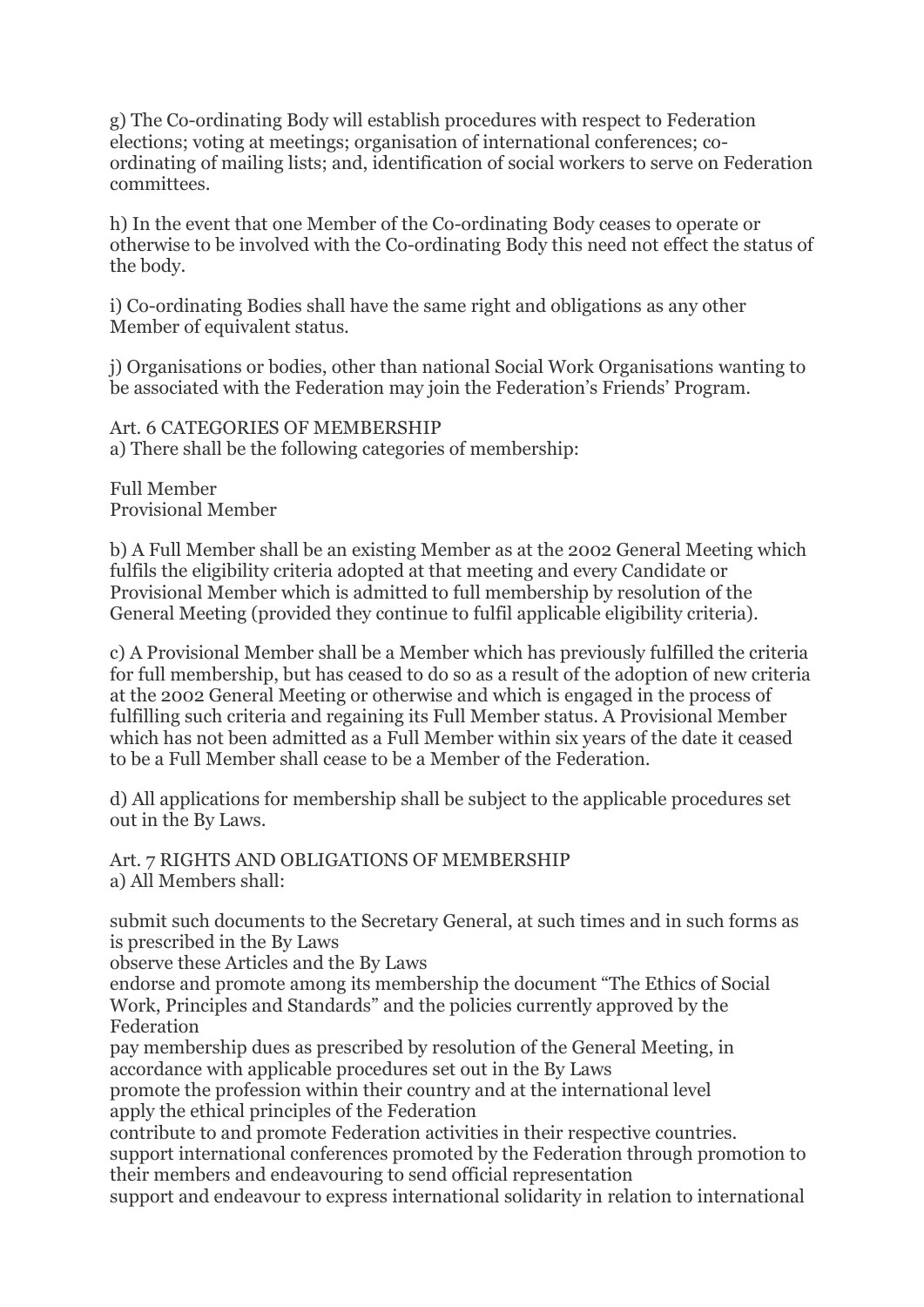standards of human rights

shall participate in the work of Committees shall support the Federation's international conferences by ongoing promotion among its members and by making efforts to send official representation pay regional membership dues as prescribed by the region

b) Full Members shall:

be entitled to receive direct communication and all Member publications and materials from the Federation be entitled to full participation in Federation elections in accordance with these

Articles and the By Laws

be eligible to participate in the work of Federation committees

c) Provisional Members shall be entitled to all rights of Full Members, except the right to present nominations for Federation offices and to vote

# Art. 8 CANDIDATES FOR MEMBERSHIP

a) A prospective Full Member which has applied for membership and has been assessed as being eligible for full membership, but which has not yet been admitted to Full Membership at a General Meeting shall be known as a Candidate.

# b) Candidates shall:

be entitled to observer status in General Meetings correspond with their Region, rather than directly with the Secretariat

# Art. 9 SUSPENSION, EXPULSION AND REINSTATEMENT

a) A Member that does not pay its dues, that violates the Articles of this Constitution and/or the By Laws of the Federation or in any other form counteracts the basic interests, aims and policies of the Federation or its Members may be suspended or expelled by the General Meeting upon recemmendation by at least two Members or the Executive Committee. A two-thirds majority shall be required for suspension or expulsion.

b) A suspended Member may be reinstated to membership by the General Meeting. Evidence that the grounds for suspension no longer exist shall be provided to the Executive Committee by or on behalf of the suspended Member. Such evidence shall be considered by the Executive Committee, and circulated to Members not less than thirty days before the General Meeting at which the proposal is to be put. The evidence may be accompanied by an Executive Committee recommendation: a recommendation shall be made by the Executive Committee to the General Meeting. A two-thirds majority of Members voting shall be required for reinstatement.

c) Further procedures set out in the By Laws relating to suspension, expulsion and reinstatement shall apply.

# Art. 10 PARTNER ORGANISATIONS

The Federation may by decision of the General Meeting, extend to other organisations the status of a partner organisation.

a) The General Meeting must be satisfied that the proposed organisation I. Either shares goals and ethical principles that are consistent with those of the Federation and/ or does not have goals that are expressly oppositional to the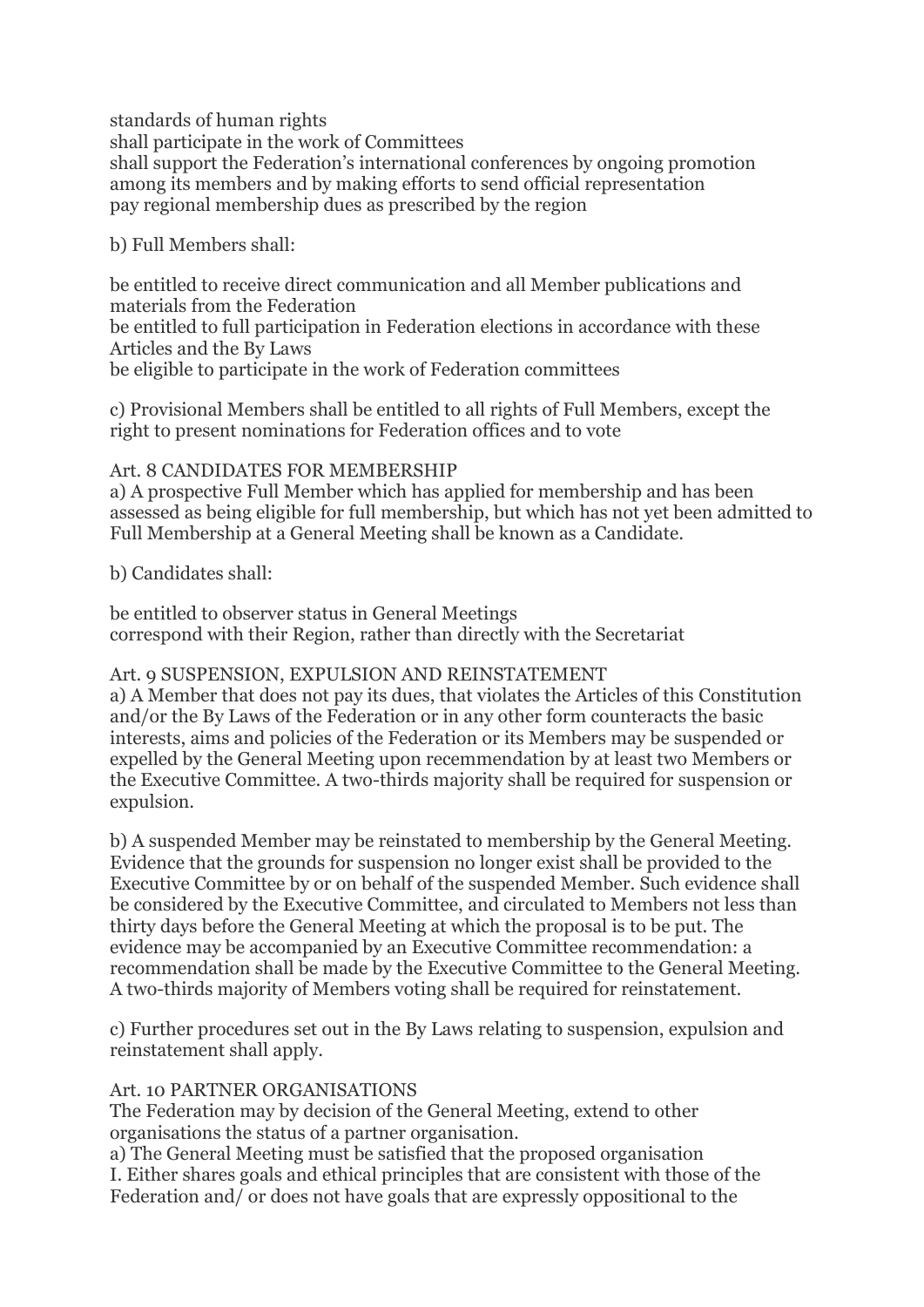Federation's.

II. There is no competetion or conflict of interest with the Federation or its Members III. There is clear recognition of and respect for the role of Federation as the peak body representing social work at an international level.

IV. There is agreement to enter into a formal compact/contract or memorandum of understanding; and

V. There is a set period to review the relationship

b) A partner organisation shall be entitled to attend the General Meeting of the Federation as an observer and to receive all relevant paperwork pertaining to that meeting.

c) A partner organisation shall not have the right to vote and may participate in the General Meeting with the leave of the President/Chairperson

#### Art. 11 EXECUTIVE FUNCTIONS

a) The Federation shall have seven Executive Committee Officers – a President, five Vice Presidents and a Treasurer. The Secretary General is the Chief Executive Officer.

b) For organisational purposes, the Federation is divided into five geographical Regions. Each Region shall have one Vice President who shall be known in the region as President of the Region.

c) The governing body of the Federation is the General Meeting. There is also an Executive Committee.

d) Honorary positions of Honorary President and Ambassador/s will be agreed by the General Meeting.

## Art. 12 SECRETARIAT

a) There shall be a secretariat, consisting of a Secretary General and such other staff as may be needed and approved by the Executive Committee on recommendation of the Secretary General.

b) The Secretary General shall be appointed under contract by the Executive Committee.

c) The Secretary General shall report to and carry out duties assigned by the General Meeting, the Executive Committee and the President. She or he shall attend each Executive Committee, and General Meeting.

d) The Secretary General shall be entitled to attend, as a non voting participant, all Federation Committees and other bodies established under the terms of these Articles and the Federation's By Laws. She or he shall be entitled to copies of all papers produced for such bodies.

## THE GENERAL MEETING

Art. 13 FUNCTIONS

a) The General Meeting is the supreme and governing body of the Federation. It consists of delegates of Members and the Executive Committee Members.

b) The General Meeting ratifies the general and financial policies of the Federation, the method of assessing the annual membership dues for Members and shall review its activities and accounts.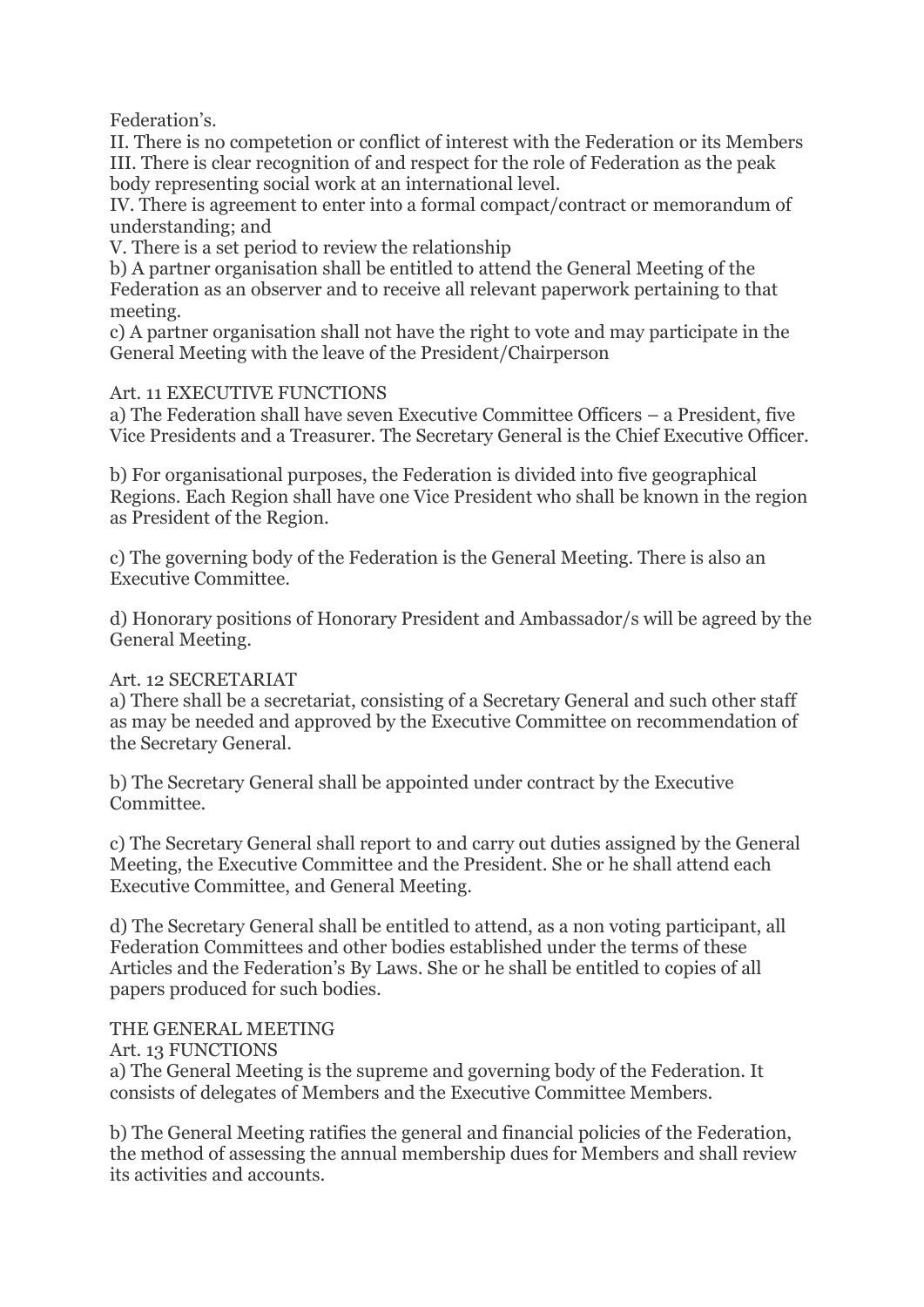c) The General Meeting elects the Executive Committee Members by direct election of President and Treasurer and it receives nominations of the Vice Presidents and Members-at-large made by the Regions.

d) The General Meeting elects an Elections Officer, Parliamentarian and other necessary persons to carry out duties as it may decide, subject to the Constitution.

e) The General Meeting establishes committees as it deems necessary.

f) The General Meeting decides on the admission, expulsion, suspension or reinstatement of Members.

g) Additions or amendments to By Laws recommended between General Meetings must be approved at the next General Meeting.

h) The General Meeting may delegate any of its powers to the Executive Committee except the power to alter, amend or add to the Articles of the Constitution.

i) The President presides at the General Meeting. In the event of absence, the first Vice President shall preside

Art. 14 CONVENING OF AND ATTENDANCE AT GENERAL MEETINGS a) The General Meeting shall meet not less than once every two years. A preceding General Meeting shall normally decide the date and venue of the General Meeting or as shall otherwise be determined by the Executive Committee.

b) Special General Meetings may be called by the President, at the direction of the Executive Committee, or upon the written request of not less than one fifth of the Members.

c) Notice of the General Meeting, including its date and preliminary agenda, shall be dispatched to all Members and to the Executive Committee not less than 90 days before the date set for the meeting. Notice of a Special General Meeting shall also be 90 days but may be reduced to no less than 30 days by the decision of the President, and its business is limited to the matters notified in the preliminary agenda.

d) A Quorum of the General Meeting shall consist of representatives, present in person at the opening of the General Meeting, of one third of the Members with voting rights.

## Art. 15 PROCEDURES IN GENERAL MEETINGS

a) Each Member is entitled to three delegates, each of whom is entitled to speak. Observers to the General Meeting may be admitted with the permission of the President, but may not speak unless the President so decides.

b) Each Member shall have one vote, which may be exercised, in person by delegates, or by proxy, or by post, or by fax.

c) A Member may act as proxy for other Member not in attendance. The instrument appointing a proxy must be in the form specified in By Law 10.

d) Votes of the General Meeting shall be by simple majority, except where otherwise specified in the Constitution. In the event of a tied vote the President shall exercise a decisive vote.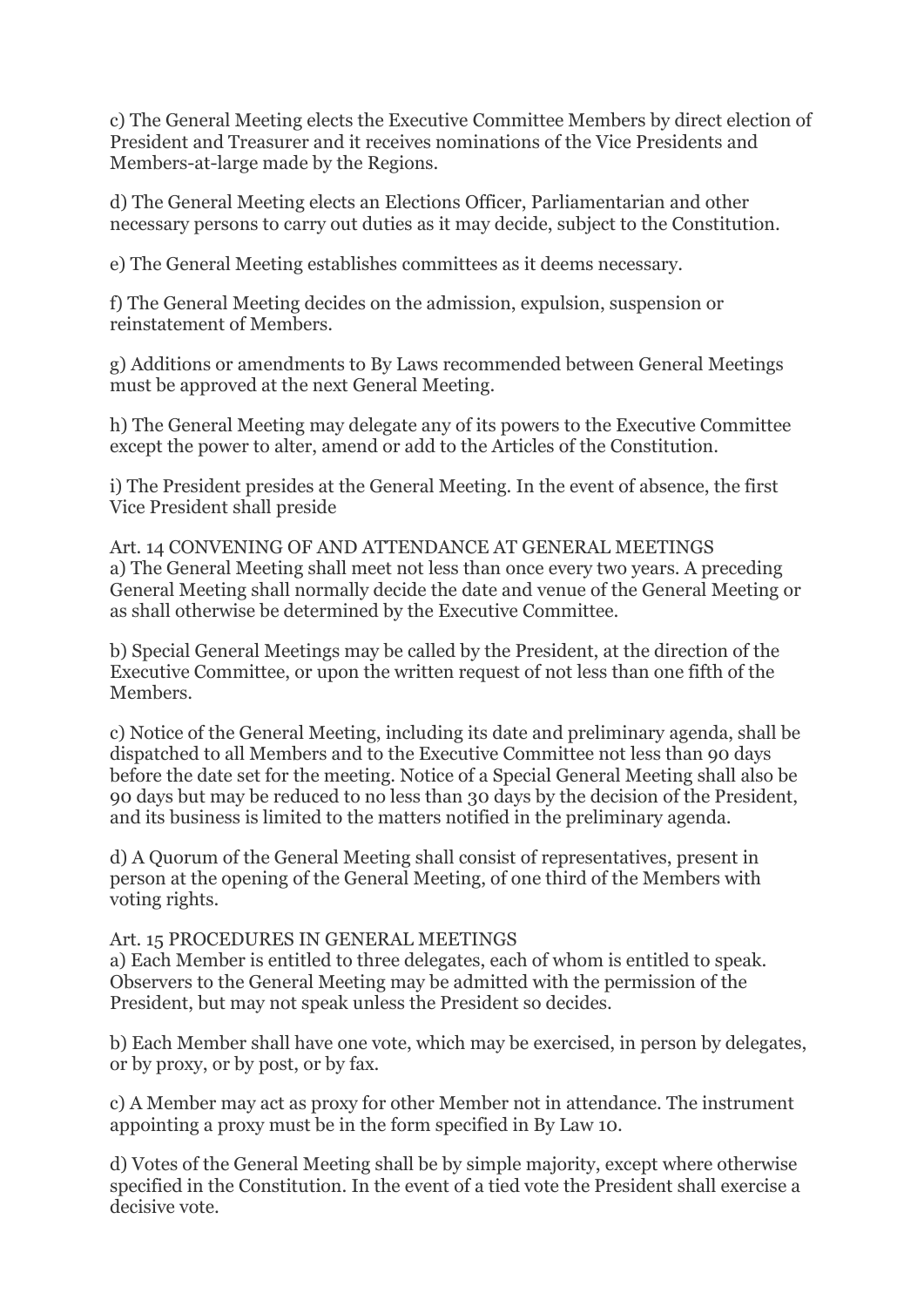e) Election procedures, including voting, shall be as prescribed in the By Laws.

f) No Executive Committee Member shall have any vote in a General Meeting in such capacity (subject to any casting vote of the President provided by the Constitution)

g) Minutes of General Meetings shall be reviewed and adopted by the Executive Committee. A full set of draft minutes will be circulated to Members prior to adoption.

#### Art. 16 VOTES BY POSTAL BALLOT

a) The vote on an issue may be taken by postal ballot. In order for the vote to be valid one third of the Members must return a ballot with the stipulated time period. Decision will be made by a simple majority.

#### EXECUTIVE COMMITTEE

Art. 17 EXECUTIVE COMMITTEE CONSTITUTION

a) The Executive Committee shall consist of the 7 Executive Committee Officers and 1 additional Member nominated by each Region.

b) The eligibility criteria for the office of President are membership of a Member in good standing and previous personal service in some capacity with the Federation of no less than two years.

c) The eligibility criterion for the office of Treasurer is membership of a Member in good standing.

d) The eligibility criterion for the office of Vice President and for nomination as an Additional regional Nominee is membership of a Member within the relevant Region in good standing.

e) The Executive Committee shall elect one of the Vice Presidents to be the First Vice President.

f) The term of office of each Executive Committee Member shall be four years (subject to the transitional provisions in s), t) and v) below).

g) An Executive Committee Member may be re-elected or re-appointed to the same executive position for a second continuous term, but may not be elected to the same executive position for a third continuous term (subject to the transitional provisions in x) below).

h) The maximum continuous period during which an individual may be an Executive Committee Member in any capacity is three terms (subject to the transitional provision x) below).

i) A vacancy in the following executive positions arising between General Meetings, which the Executive Committee considers should be filled before the next General Meeting shall be filled as follows:

First Vice President – Executive Committee election of one of the remaining Vice-Presidents

Treasurer – Executive Committee election of an existing Member of the Committee or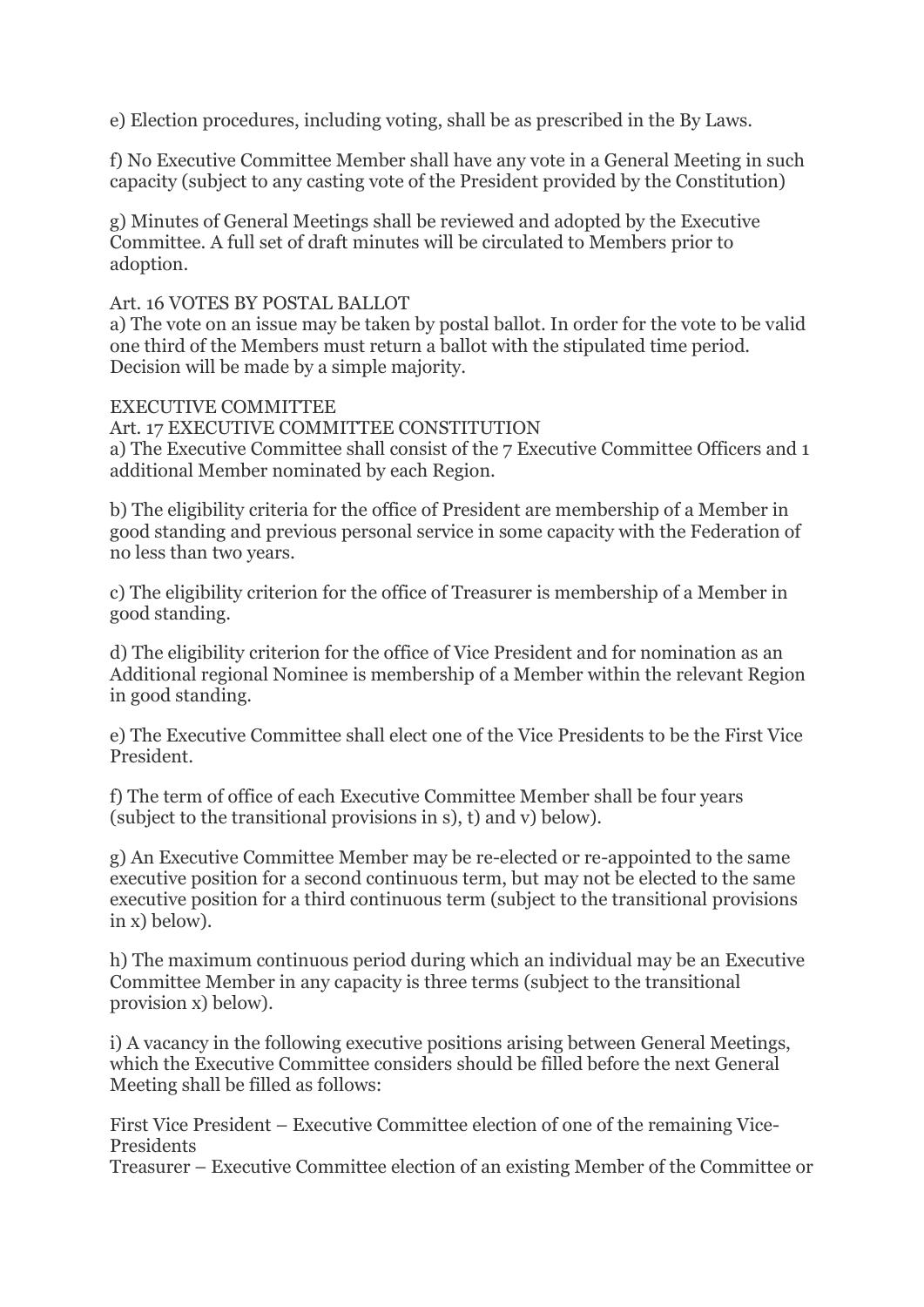by appropriate Executive Committee co-option Regional Nominee – by interim nomination by the relevant Region

j) A vacancy in the office of President arising between General Meetings shall be filled by the First Vice President.

k) A vacancy in the office of any Vice-President arising between General Meetings shall be filled by the regional Nominee from the same Region.

l) An interim appointment under i) j) or k) shall stand for election at the first coming General Meeting (subject to b), c) and d)).

m) Vacancies in any executive positions arising during a General Meeting shall be filled by election at the same General Meeting (subject to b), c) and d)).

n) The terms of office for elections (subject to l) or m)) follows the ordinary election period (subject to q), r), s), t), u), v) or w) below).

o) An interim appointment under i), j), or k) shall not be counted for the purpose of calculating any term in any particular executive position but is subject to the provisions under x) below.

p) An interim appointment under i) j) or k) shall be counted for the purpose of calculating the maximum continuous period as an Executive Committee Member, except in the case of a co-opted Treasurer, or an interim regional Nominee.

q) Elections for the office of President shall take place at the 2002 General Meeting and subsequently at General Meetings at four yearly intervals.

s) Elections for the office of Treasurer shall take place at the 2002, the 2004 General Meeting and subsequently at General Meetings at four yearly intervals.

t) Vice-Presidents shall be nominated by the Africa, Asia & Pacific, and Europe Regions at the 2002 General Meeting, the 2004 General Meeting and subsequently at General Meetings at four yearly intervals.

u) Vice-Presidents shall be nominated by the Latin America & Caribbean and North America Regions at the 2002 General Meeting and subsequently at General Meetings at four yearly intervals. If and when North America comprises more than two Members, the regime for appointments in that Region under this Article shall be reviewed

v) Additional regional Nominees shall be nominated by the Latin America & Caribbean at the 2002 General Meeting, the 2004 General Meeting and subsequently at General Meetings at four yearly intervals.

w) Additional regional Nominees shall be nominated by the Africa, Asia & Pacific, North America and Europe Regions at the 2002 General Meeting and subsequently at General Meetings at four yearly intervals. If and when North America comprises more than two Members, the regime for appointments in that Region under this Article shall be reviewed

x) A transitional term of two years served by any individual under p), or r), or, by a new Treasurer, under o), shall not be counted in calculating any maximum term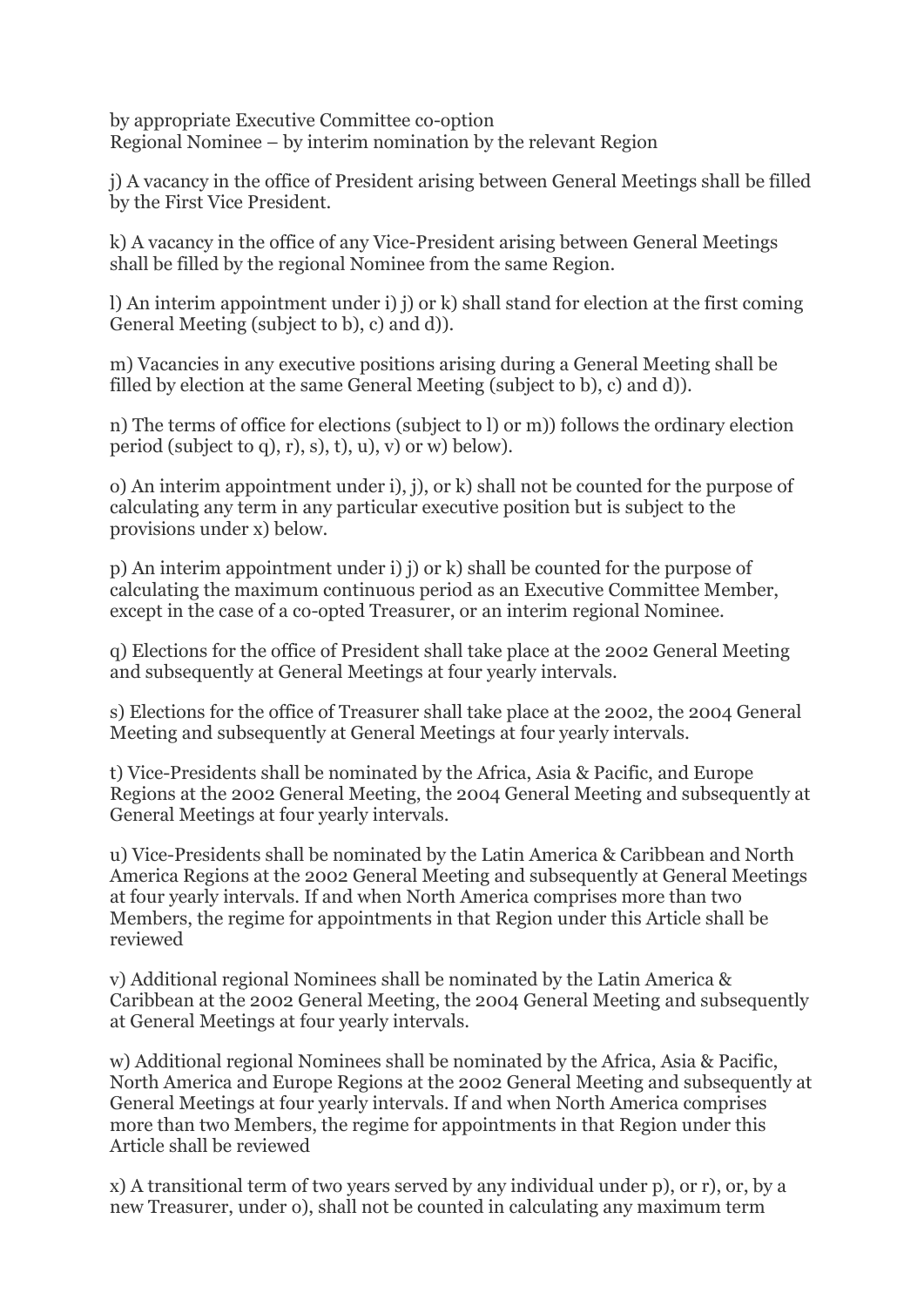applicable to any such individual, under g) or h). Accordingly, any such individual shall, after the transitional two year term, be eligible for re-election to two further continuous full four year terms in the particular position and shall, after the transitional two year term, be eligible for a total of three continuous further terms in office as an Executive Committee Member.

y) In calculating terms in executive positions and periods as Executive Committee Members under this Article "two years" shall be interpreted as the period between successive Biennial General Meetings and multiples of "two years" shall be interpreted accordingly."

## Art. 18 EXECUTIVE COMMITTEE FUNCTIONS

a) The Executive Committee shall have delegated authority to conduct the affairs of the Federation between General Meetings, in accordance with the general policies laid down by the General Meeting.

b) The Executive Committee shall consider and approve a budget, which may be revised annually by the Executive Committee and presented for ratification to the General Meeting.

c) The Executive Committee shall determine the duties and powers of the Officers, subject to these Articles and the current By Laws of the Federation.

d) The Executive Committee shall have delegated authority to decide on the signing authority on behalf of the Federation.

e) The First Vice President shall substitute for the President in case of the President's absence.

f) The Executive Committee shall appoint a personnel committee consisting of the President, Treasurer and first Vice President. The committee shall have responsibility for the appointment of, disciplining and dismissal of the Secretary General, subject to conducting regular performance reviews and reporting to the Executive Committee.

g) The Executive Committee may establish such committees, and appoint such persons, as may be necessary to carry out the program and specific activities of the Federation.

h) The Executive Committee shall be responsible for preparation of the By Laws and such additions and amendments as may be necessary for approval by the General Meeting. Such additions and amendments shall, if approved by a three quarter majority of the Executive Committee, be adopted and implemented prior to their being considered for approval by the next General Meeting.

i) The President shall preside at the Executive Committee. In the President's absence, a first Vice President shall preside as stipulated in Article 16 d).

j) The Executive Committee elects a Parliamentarian for each of its meetings.

Art. 19 CONVENING AND ATTENDANCE AT EXECUTIVE COMMITTEE **MEETINGS** 

a) The Executive Committee shall meet not less than once in each calendar year. It may meet more frequently. It shall be convened to any suitable place.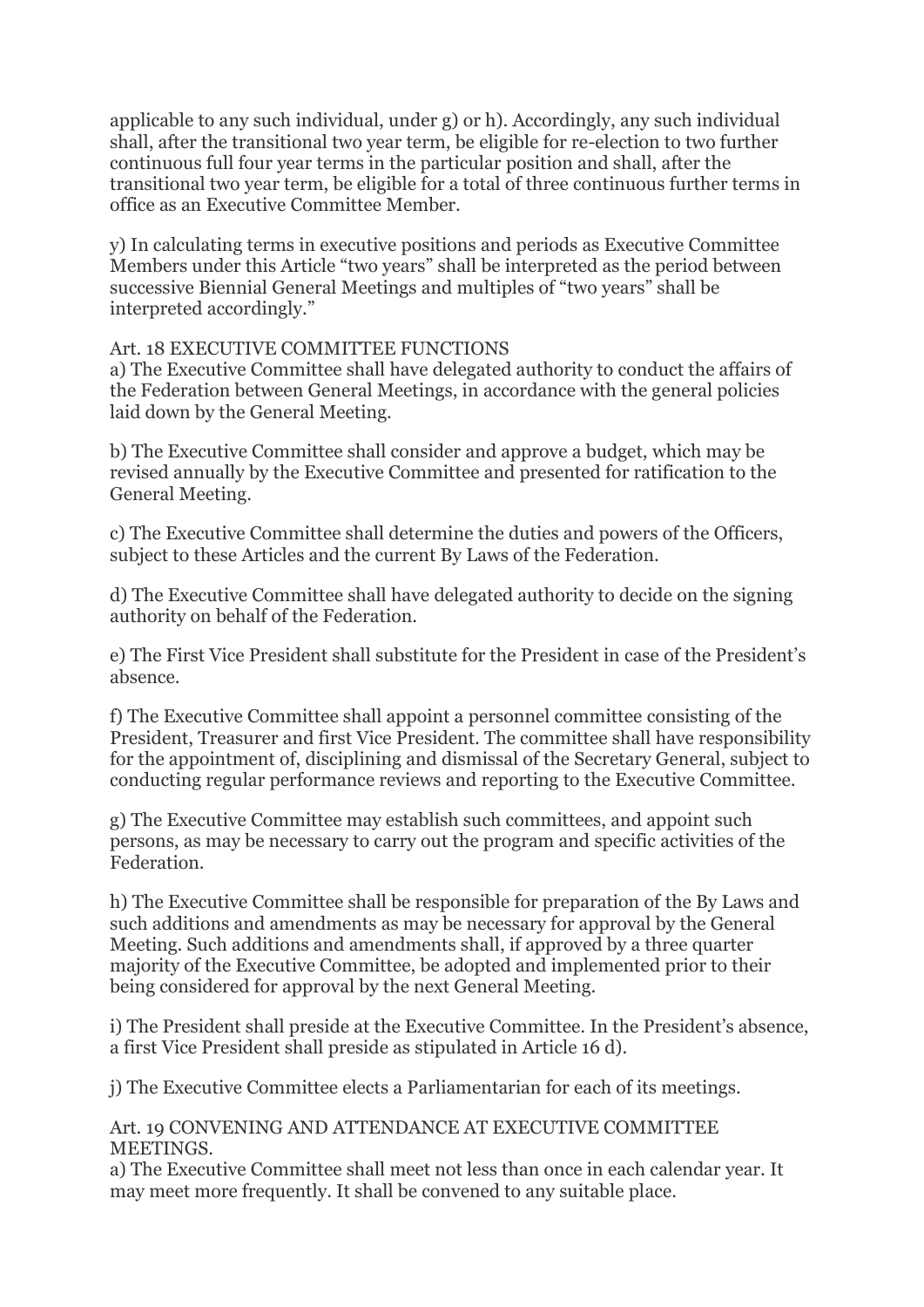b) Notice of the Executive Committee Meeting, including its date and preliminary agenda, shall be sent not less than 30 days before the date fixed for the meeting.

c) Additional regional Nominees not able to attend a particular meeting may appoint alternates to attend in their place and exercise their rights and duties. The nomination of such an alternate must be made with the written consent of the Region and conveyed in writing to the Secretary General before the start of business at the Executive Committee.

d) A Quorum of Executive Committee shall consist of one half plus one of the Executive Committee Members. The Quorum shall be confirmed at the beginning of the meeting.

e) Observers may be admitted with the permission of the President, but may not speak unless the President so decides.

Art. 20 VOTING IN EXECUTIVE COMMITTEE MEETINGS a) The Executive Committee shall make its decisions by simple majority of the Executive Committee Members attending the meeting, except where otherwise required by this Constitution.

b) The President, as Chair, shall exercise a casting as well as deliberative vote.

#### Art. 21 BALLOTS BY THE EXECUTIVE COMMITTEE

a) The Executive Committee may take decisions by postal and/or email ballot. The vote is valid only if ballots are returned by two thirds of those entitled to attend Executive Committee Meetings, within the stipulated time period. Decision is by simple majority.

#### Art. 22 REGIONS

a) The membership shall be divided into 5 geographical Regions: Africa, Asia & Pacific, Europe, Latin America & Caribbean and North America.

b) Each Member as at the 2002 General Meeting shall continue to be a Member of the Region it was associated with as at that date.

c) Every applicant for membership after the 2002 General Meeting shall (following consultation with the applicant if necessary) be referred by the Secretary General to the Region (via its representative Vice President) with which it is most closely associated geographically, unless special circumstances apply and the Executive Committee, in its discretion, decides that the referral should be to another Region. The application shall be assessed by the Region, under the guidance of its Vice President, (subject to the Constitution) in accordance with such procedures as the Regional Committee, or in the absence of a Regional Committee as the representative Vice President, in consultation with the Secretariat, shall determine.

d) Any Member wishing to change its assignment from one Region to another shall submit a request in accordance with the prescribed procedures set out in the By Laws.

e) The Members of each Region shall, as soon as circumstances allow, appoint a Regional Committee and a Regional Secretariat. For as long as a Region is without a Regional Committee and/or a Regional Secretariat, the Secretariat shall support the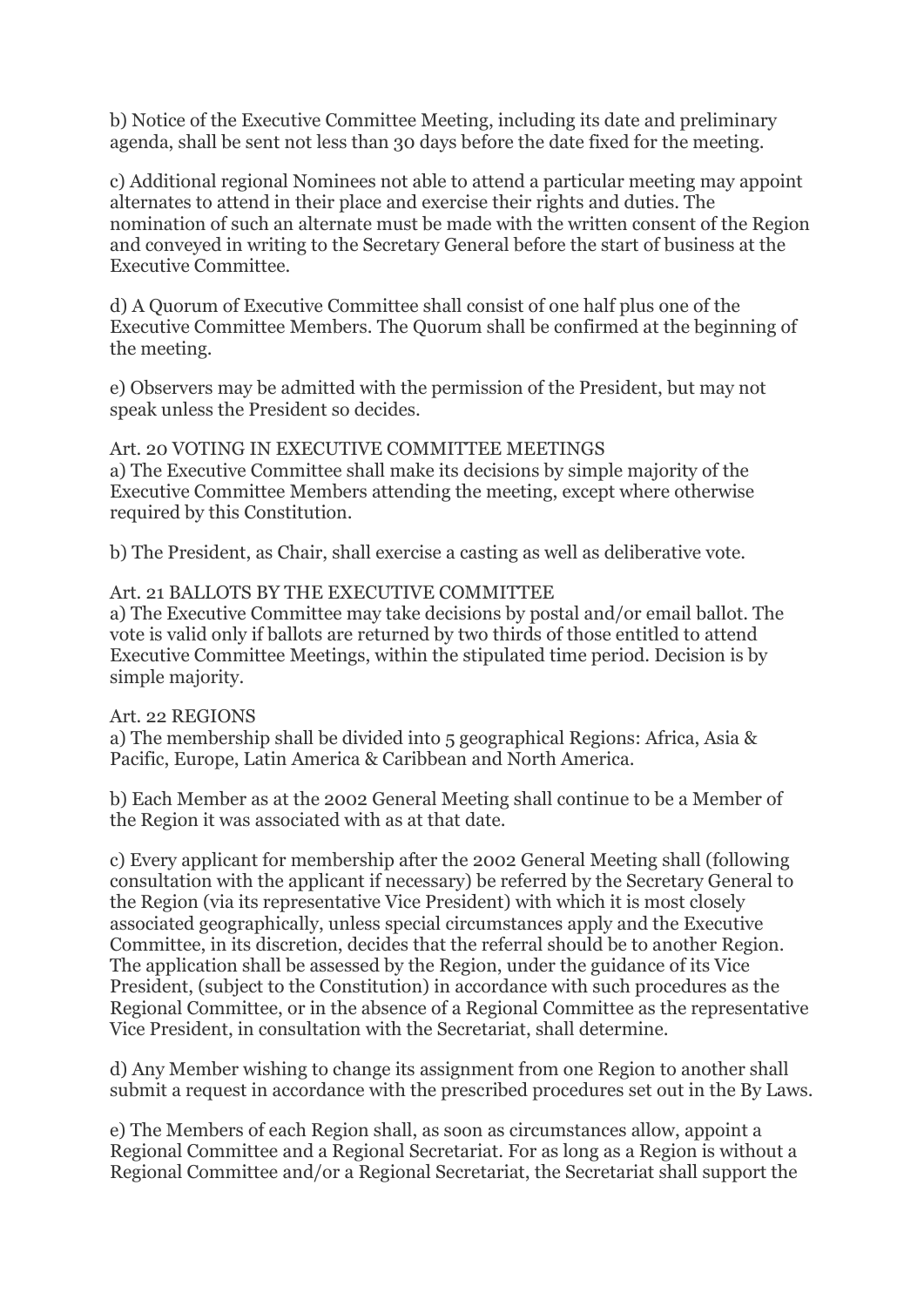Region in fulfilling its functions (in accordance with any directions issued by the Executive Committee).

f) The Members of each Region may determine the frequency, content and conduct of meetings within the Region, provided they are consistent with these Articles and the By Laws and on the establishment of a Regional Committee and/or a Regional Secretariat, such functions shall be exercised by those bodies.

g) A Region shall be responsible for assessing the eligibility for membership of any applicant for membership referred to it. Provided the Region considers the applicant to meet the criteria for full membership it shall confirm to the applicant and the Executive Committee that the applicant has Candidate status and shall recommend to the next General Meeting that the applicant should be admitted as a Full Member of the Federation and that it should be assigned to that Region.

h)

I) A Region shall be responsible for monitoring its Members to ensure that they fulfill the criteria for full membership. If a full Member appears to be in breach of the provisions under Article 7 of the Articles the Region shall advise the full Member and seek an explanation of the full Member's position. If no satisfactory explanation is provided or the breach is not remedied in a timely fashion the Region shall recommend to the Executive Committee and the next General Meeting that the Full Member shall be transferred to the status of Provisional Member.

II) A Region shall be responsible for supporting and monitoring the transitional process for the attainment of Full Member status by each Provisional Member which is a Member of that Region. The Region shall confirm to the Provisional Member and the Executive Committee when the Provisional Member has fulfilled the Full Member eligibility criteria. The Region shall recommend to the next General Meeting following confirmation that the Provisional Member meets Full Member eligibility criteria that the Provisional Member should be admitted as a Full Member.

i ) Each Region shall make arrangements for the nominations of Vice Presidents and Additional Regional Nominees to the Executive Committee for the purposes of Article 16, through such procedures involving nomination and elections of Members within such Region, in accordance with the procedure set down by the Elections Committee.

## Art. 23 CONDUCT OF REGIONAL MEETINGS

a) Vice Presidents are empowered and encouraged to organise and promote meetings of Members in their Regions.

b) Meetings of Members in each Region may determine the frequency, content and conduct of meetings, provided that these Articles and the By Laws of the Federation, are not contravened.

c) Meetings may be organised in co-operation with other bodies.

Art. 24 INCOME a) The Federation's income comes from:

dues paid by Members; donations and legacies;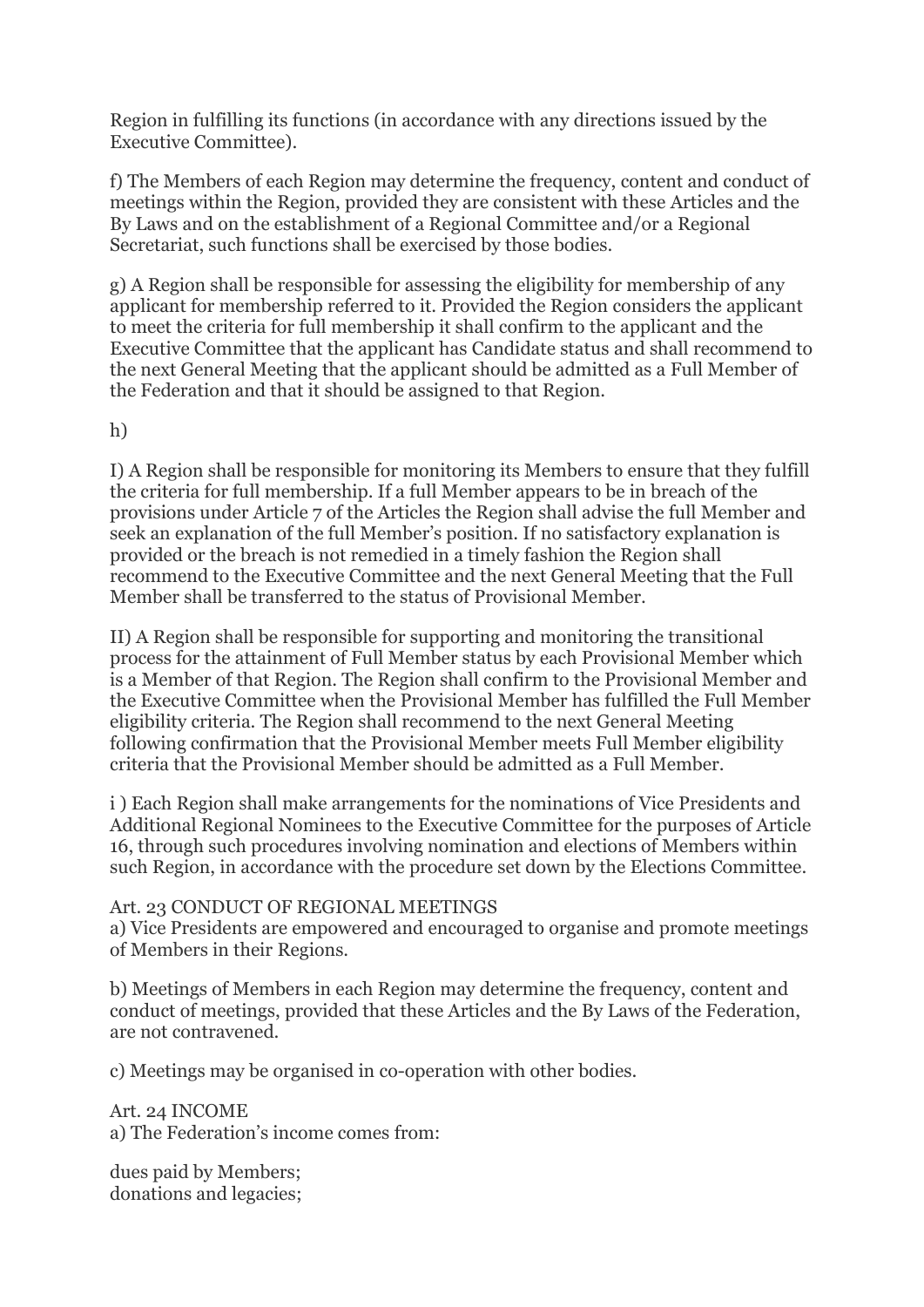subsidies granted by governments for specific projects subsidies granted by public or private entities or persons; funds resulting from conferences, publications, technical help or other services rendered within the scope of these Articles and the By Laws of the Federation; by such other non-dues revenue activities as may be determined.

## Art. 25 LIABILITY

a) Only the Federation's own property is liable for its financial obligations. There is no personal liability on the part of its Members, Executive Committee Members or Secretary General.

## Art. 26 BUDGET ARRANGEMENTS

a) The financial year of the Federation shall be 1 January to 31 December.

b) The Secretary General shall carry responsibility as delegated by the Treasurer for,:

I) Collecting annual dues from Members;

II) Preparation of accounts for the Auditors;

III) Preparation of the budget for submission to the Executive Committee;

IV) Receipt, deposit and withdrawal of all funds of the Federation under the direction of the General Meeting or the Executive Committee;

V) Preparing and making available a statement of receipts and expenditure to each Executive Committee Meeting and each General Meeting;

VI) Maintaining true and regular current accounts of the Federation's monies;

VII) Making a written report on all assets and liabilities of the Federation and on any other such financial matter as may be determined by the Executive Committee or General Meeting.

Art. 27 AUDITING ARRANGEMENTS

a) The General Meeting shall appoint Independent auditors.

b) The auditors shall submit a certified report to each General Meeting.

c) The auditors may conduct an informal audit of the Federation's financial records at any time. They shall report irregularities to the Executive Committee.

# CONSTITUTIONAL PROCEDURES

Art. 28 AMENDMENT OF ARTICLES

a) Articles may be amended only by decision of the General Meeting. A proposal to amend the Articles will be accepted only if supported by two thirds of the Members present or represented by proxy at the General Meeting.

b) Any proposed amendment to the Articles shall be circulated in writing to the Members not less than 90 days before the date fixed for the General Meeting.

## Art. 29 DISSOLUTION

a) A decision to dissolve the Federation may be made by the General Meeting.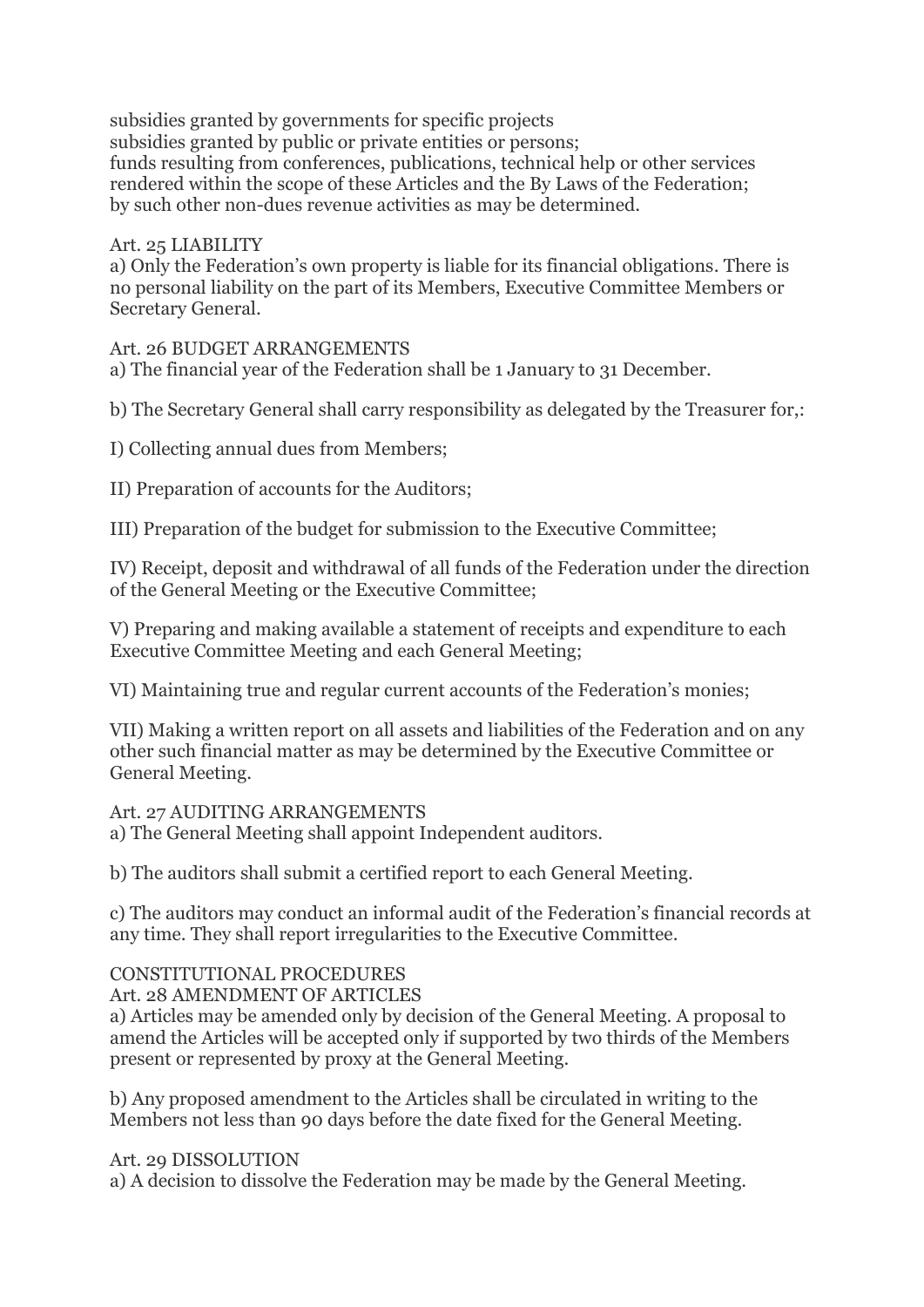b) Acceptance of a proposal to dissolve the Federation shall require a majority of three-quarters of Members present, or represented by proxy, at the General Meeting.

c) Any proposal to dissolve the Federation shall be circulated in writing to the Members not less than 90 days before the date fixed for the General Meeting.

d) If the General Meeting decides on dissolution of the Federation it shall also decide on the disposal of the Federation's funds and assets.

#### Art. 30 FINAL DISPOSITIONS

a) These Articles shall replace those determined at earlier General Meetings, and shall be in force from 29 July 2006.

b) These Articles, together with any By Laws currently in force as a result of approval by a General Meeting, shall be known as the Constitution of the International Federation of Social Workers.

c) In any question of ruling on the Constitution, the President shall be advised by the Parliamentarian. The President's ruling shall prevail, except if it is contested by all other Executive Committee Members of the Federation, or by a three-quarter majority of all organisations eligible to vote.

d) For purposes of interpretation of this Constitution the English language version shall be regarded as authoritative.

By Laws to the Articles of the International Federation of Social Workers By Law 1 OFFICIAL LANGUAGES (Article 1) The official languages of the Federation are English, French and Spanish.

By Law 2 REVIEW OF THE ETHICAL DOCUMENT (Article 4) The Executive Committee shall review the "The Ethics of Social Work – Principles and Standards" at intervals of not less than four years, and prepare any amendments it considers necessary for adoption by the General Meeting

## By Law 3 APPLICATIONS FOR MEMBERSHIP (Article 5)

National organisations and Co-ordinating Bodies [hereinafter referred to collectively as 'organisations'] wishing to become Members of the Federation are obliged to submit a written application to the Secretariat. The Secretary General shall provide such applicants with a standard form and with a copy of the Articles and "The Ethics of Social Work – Principles and Standards". The form will include an undertaking to observe the Articles and support the Ethical Document and policies of the Federation. This shall be completed and signed on behalf of the applicant organisation. Additional documents, such as may from time to time be determined, shall be supplied by the applicant organisations in support of the application and in proof of fulfilment of criteria for membership.

#### By Law 4 MEMBERSHIP APPLICATION FROM A COUNTRY ALREADY REPRESENTED BY A MEMBER (Article 5)

Where an application for membership is received from a Social Work Organisation other than the Member in any country, the Secretary General shall forward the application to the Vice President of the relevant Region. The Vice President shall in liaison with the Regional Committee and/or Regional Secretariat (if applicable) prepare a report for the Executive Committee setting out the position in the Member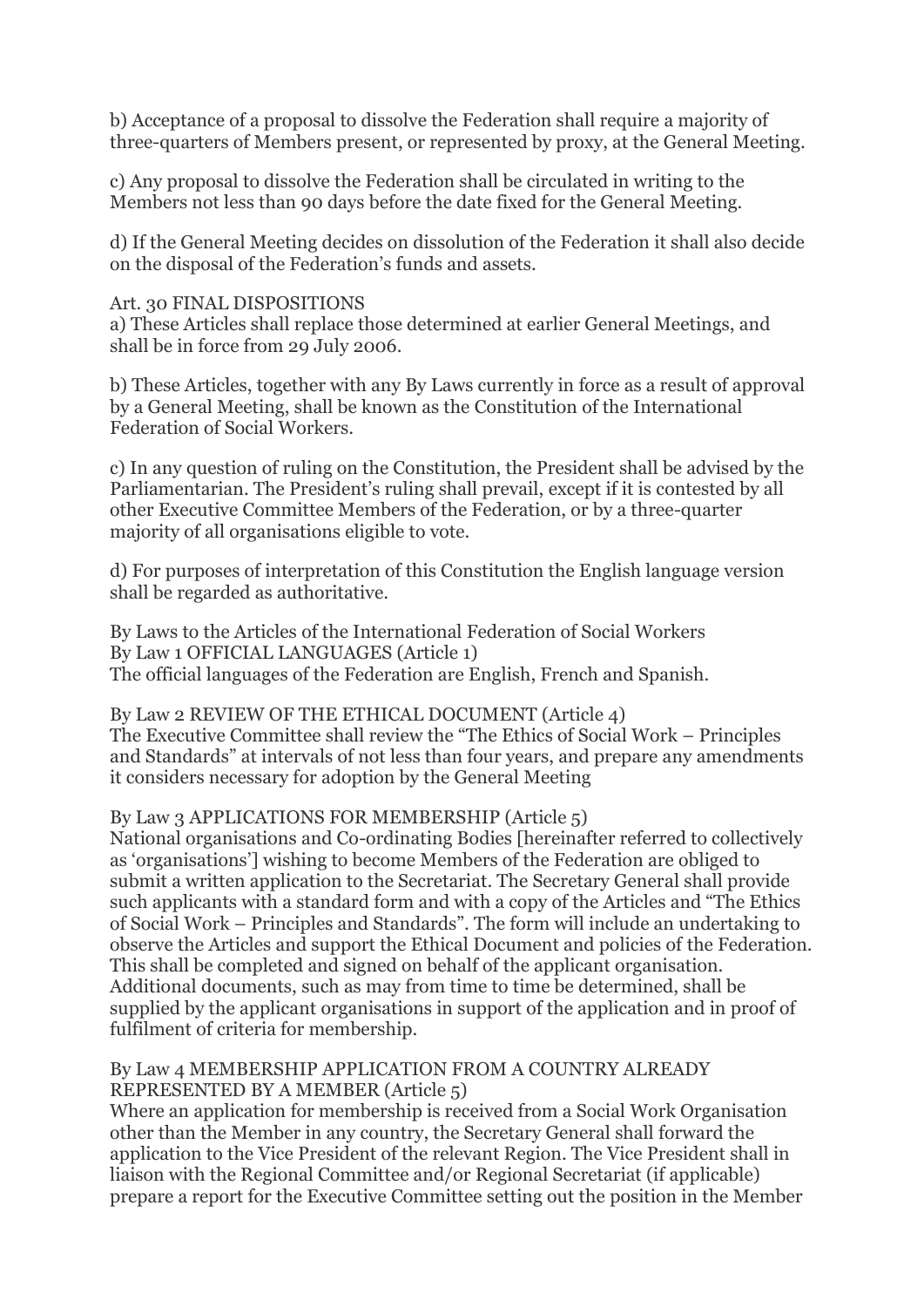country having consulted with the Member. If the matter requires further investigation the Executive Committee may, by a majority vote, appoint a Committee of Enquiry to report to the next General Meeting with a recommendation on membership. The Committee of Enquiry will consider the applicant's Constitution, Code of Ethics, and latest Annual Report, applicable membership criteria, the number of members of the applicant with professional qualifications, involvement of the applicant in professional and social justice and social policy issues, involvement of the applicant in professional development and other relevant factors affecting the Member and the applicant organisation. In its report the Committee of Enquiry will address the feasibility of a Co-ordinating Body representing the Member and the applicant organisation being established. Following the receipt of the report of the Committee of Enquiry, the Executive Committee shall recommend to the General Meeting the appropriate membership arrangement for that country and the General Meeting may endorse, modify or reject the recommendation.

By Law 5 SUSPENSION OR EXPULSION FROM MEMBERSHIP (Article 9) a) The General Meeting shall satisfy itself that the organisation whose suspension or expulsion is proposed has been given reasonable opportunity for explanation or defence. A vote of the General Meeting for suspension or expulsion shall require a two-thirds majority of Members voting.

b) Transfer from full membership to provisional membership by reason of nonpayment of dues for two consecutive calendar years shall be initiated automatically by the Secretary General. She or he shall report such action to the President and to the Vice-President of the Region concerned.

c) Procedure for suspension or expulsion by the General Meeting requiring that:

I) A proposal in writing stating the grounds of the proposal shall be conveyed to the Secretary General.

II) The Secretary General shall request a written comment and response to the proposal by the organisation involved, not less than 90 days before the General Meeting.

III) The foregoing documents shall be submitted to the Executive Committee by the Secretary General, and the organisation shall be invited to be represented at the Executive Committee meeting.

IV) The Secretary General shall make available to all organisations a written report on the proposal for suspension or expulsion not less than 30 days before the General Meeting.

## By Law 6 REINSTATEMENT (Article 9)

a) A suspended Member seeking reinstatement must apply in writing. The Secretary General shall forward to the organisation a copy of the Federation's standard admission/reinstatement form, to be completed on behalf of the organisation. The President of the Region shall be responsible for confirming that the organisation complies with the Federation's requirements and shall submit a report to the Executive Committee.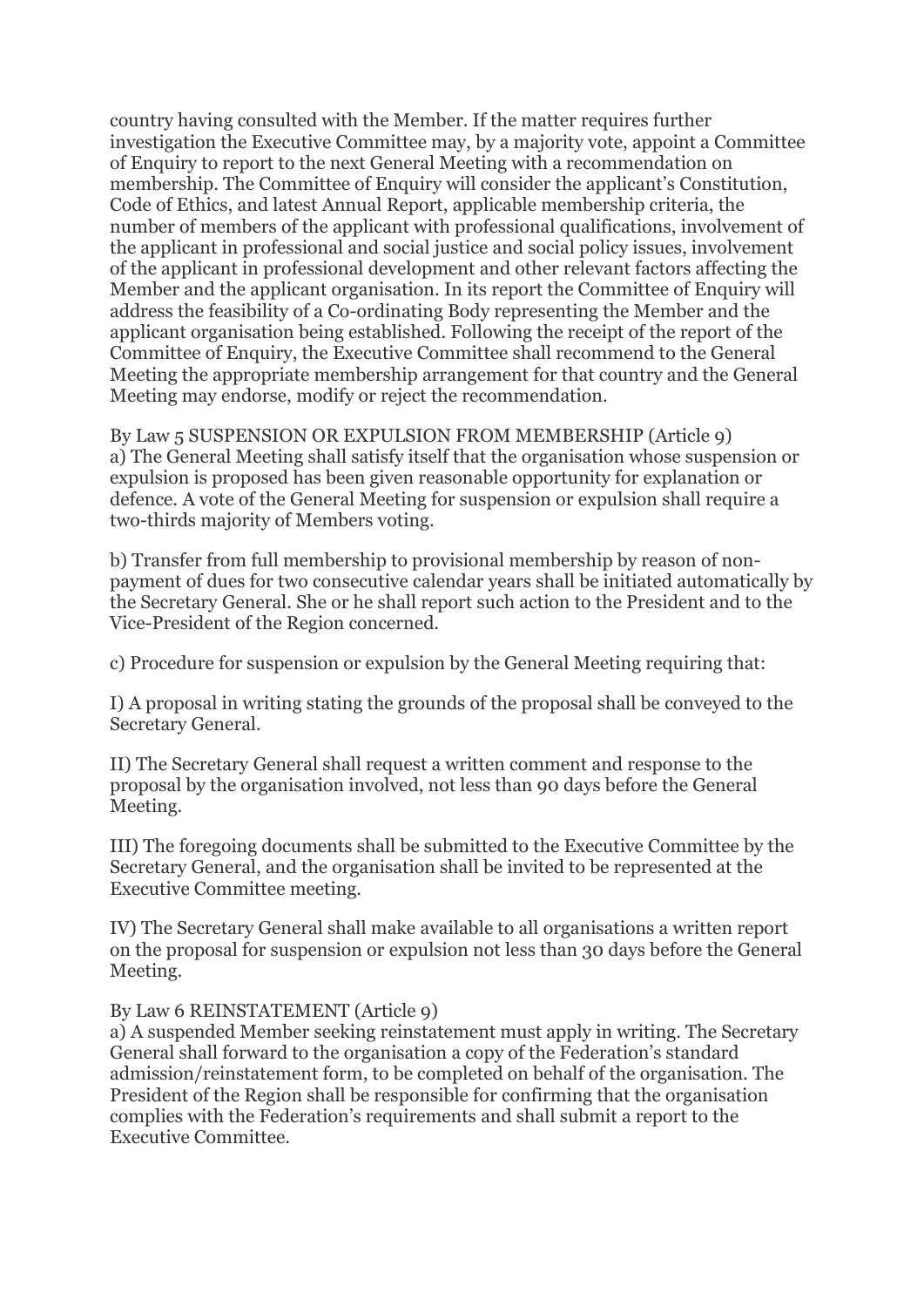b) Subject to a) above, the Executive Committee shall have the power to recommend reinstatement, and shall report any such recommendation to the General Meeting. Such reinstatement may be subject to conditions.

By Law 7 SPECIFIC OBLIGATIONS OF MEMBERSHIP (Article 7) a) Members are obliged to submit to the Secretary-General each year, in any of the three official languages:

I) A copy of each annual report or its equivalent; Numbers and categories of members in the current year; A list of the names and addresses for contact purposes of officers of the Member following their election and when changes occur, not less than annually;

II) Upon request by the Secretariat or the President, a means of contacting expert members of the national organisation, in the event of such experts being required in connection with specific tasks for the Federation;

III) A copy of the organisations journal or other such publication.

IV) Upon request by the Secretariat or the President, information to comply with any assessment process related to conditions of membership of the Federation.

b) Members shall not discriminate against groups of social workers or individual social workers on grounds of race, colour, ethnic origin, gender, language, religion, political opinion, age or sexual orientation.

c) Members shall promote among their membership regular professional training, based upon an organised sequence of social work education, and incorporating ethical standards of practice compatible with social work principles.

## By Law 8 ELECTIONS COMMITTEE (Article 13)

a) An Elections Officer, a First and Second Alternate Elections Officer, shall be elected at the General Meeting and shall constitute the Elections Committee. The Elections Committee Members are ineligible for nomination as Members of the Executive Committee during their respective periods of office.

b) The period of office for the Elections Officer, and the First and Second Alternate Elections Committee Members shall be two years. Individuals may be re-elected for subsequent periods of office. A casual vacancy shall be filled by decision of the Executive Committee., following the seeking of nominations from organisations. Such a period of office expires at the next General Meeting.

c) The Elections Officer is responsible for receiving nominations for all Federation elected positions, for determining the validity of nominations, for such ballots as may be necessary, and for the declaration of ballot and election results.

d) The First and Second Election Committee Members shall have the role of tellers at the General Meeting if they are present.

e) The First and Second Election Committee Members may be appointed to act as Election Officer for regional elections.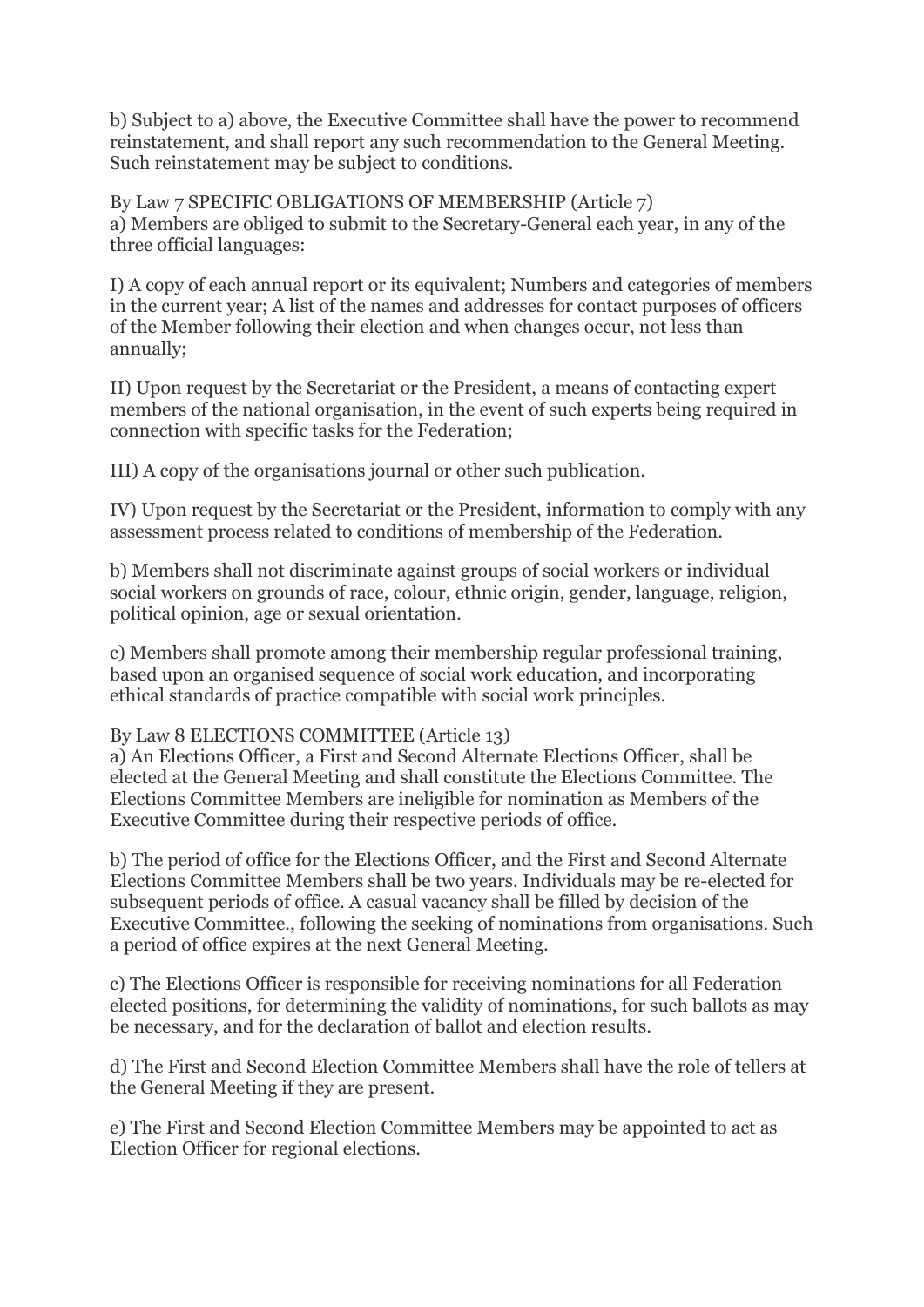f) Decisions of the Elections Officer in these matters shall be final, save only for a vote of three quarters of the organisations represented in person or by proxy at the General Meeting.

By Law 9 AGENDA FOR THE GENERAL MEETING (Article 13) a) The preliminary agenda shall be prepared by the Secretary General in consultation with the President.

b) The draft agenda shall be prepared by the Secretary General in consultation with the President. It shall be sent by the Secretary General, with all accompanying documentation, to all Members and to the Executive Committee not less than 40 days before the date set for the commencement of the General Meeting.

c) Members may propose additional subjects for discussion to be included in the final agenda. The agenda is finalised after the opening of the General Meeting.

## By Law 10 CREDENTIALS OF DELEGATES (Article 14)

a) Before the opening of the General Meeting, representatives of Members shall make available credentials from their respective organisations. These shall be letters or other documentary evidence of individuals being nominated as delegates. Each shall be examined by two Members of the Executive Committee assigned to this task by the President. In any case of doubt, the matter shall be referred for decision on acceptance to the President, who shall consult with the Secretary General.

b) Before the opening of the General Meeting, the form to appoint organisations to act as proxy as prescribed below shall also be examined by the two Members of the Executive Committee designated in a) above. In any case of doubt, the matter shall be referred for decision on acceptance to the President, who shall consult with the Secretary General.

c) Form to Appoint a Proxy:

A Member may act as proxy for another Member not in attendance. An appointment of a proxy is valid if both the organisation giving and organisation exercising the proxy are financial at the commencement of the General Meeting. The proxy must be signed by the authorised Office Bearer of the organisation making the appointment and contain the following information:

I) The organisation's name and address

II) The name and address of the organisation to hold the proxy

III)The meeting or meetings at which the proxy may be used

The proxy must be received by the Secretary General not later than the commencement of the General Meeting.

The instrument appointing a proxy may be in the following form or as close to that as circumstances permit:

To: The International Federation of Social Workers

I …………………… (insert position e.g. President) …………………… being a duly authorised Office Bearer of the ……………………. appoint the ……………………… organisation as proxy to vote on our behalf at the General Meeting of the Federation to be held on the ……….. day of ………………., and at any adjournment of that meeting.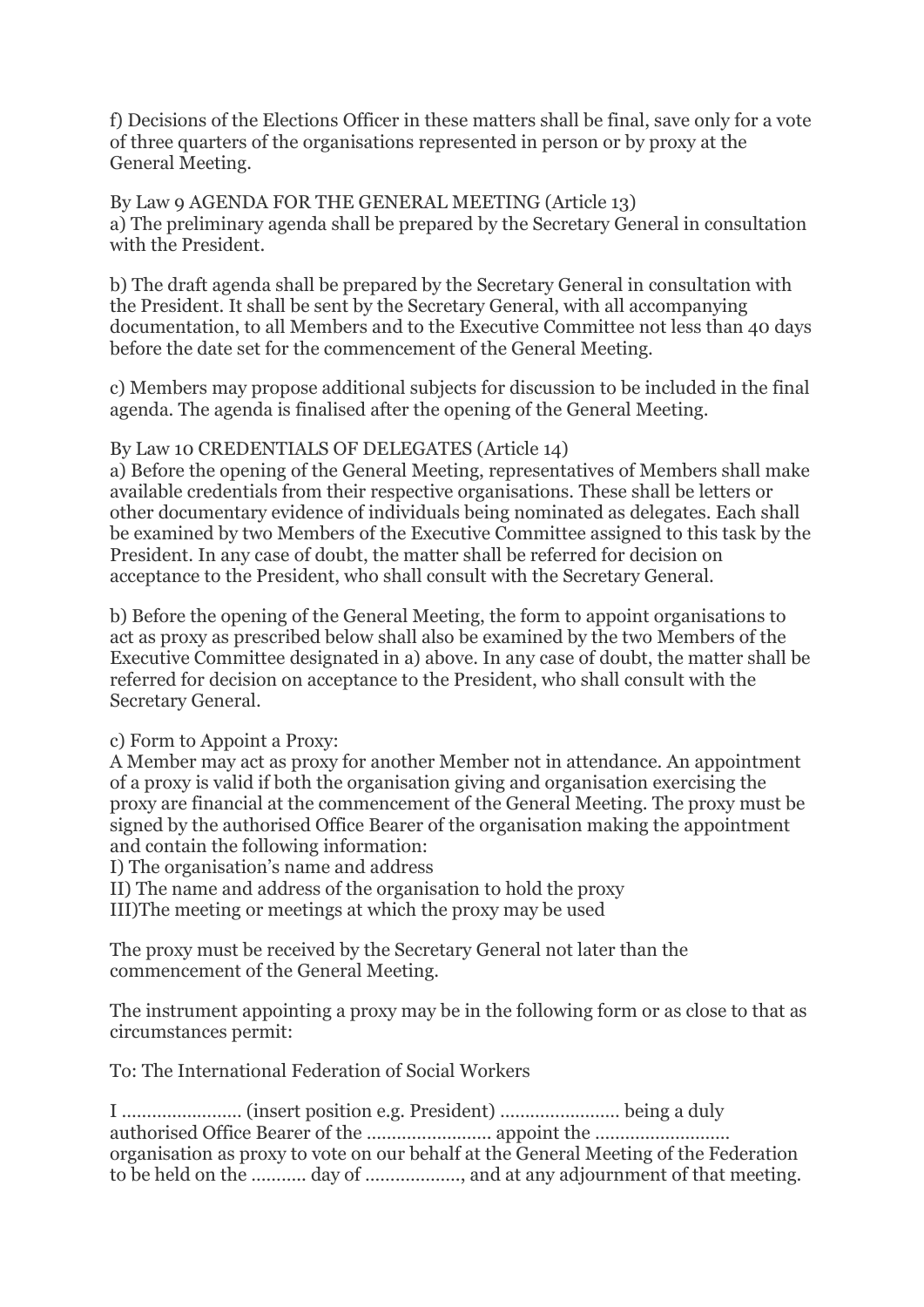Signed this ……… day of ………………

This proxy is in favour of/against the resolution/following resolutions. (Unless otherwise instructed, the proxy may vote as the proxy thinks fit.)

## By Law 11 THE CONDUCT OF ELECTIONS (Article 15)

a) At the General Meeting if one or both of the Alternate Elections Officers are not present the General Meeting shall appoint not more than two substitute tellers to assist the Elections Officer. Tellers shall act on the advice of the Elections Officer and under his or her direction.

b) The Elections Officer shall initiate the following procedures for the Positions of IFSW President and IFSW Treasurer

I. No less than 120 days before the date set for the General Meeting, the Elections Officer shall invite member organizations to nominate candidates from among their own members, for the offices of President and Treasurer.

II. The Elections Committee shall determine eligibility for re-election and shall advise those holding elected office, as President or Treasurer, of the limitations of service under the Constitution

III. Member organizations shall be advised of the criteria for the election of IFSW positions.

IV. No less than 50 days before the date set for counting the ballot, nominations shall be submitted to the IFSW Elections Committee on the association's letterhead, signed by two executive members, the President (unless she/he is the nominee) and one other member of the association's executive (unless she/he is a nominee).

V. Proof of a motion carried by the Executive meeting of the association supporting the nomination is required. The nomination shall include a Profile of Nominee form completed by the nominee, and a written consent signed by the nominee. VI. Nominations shall be received by fax, regular mail or special delivery.

VII. The Elections Officer shall confirm receipt of nominations via letter to the nominating member organization and submit the nominations to the IFSW Secretary General no less than 40 days before the date set for counting the ballot.

VIII. The Elections Officer, in consultation with the IFSW Secretary General, vets all nominations to establish that they are valid and meet constitutional requirements. IX. The Elections Officer shall draw up and disseminate the list of nominees and attached nominee profiles to all members, no later than 30 days before the date set

for counting the ballot.

X. The Elections Committee conducts all the elections, for such ballots as may be necessary, and for the declaration of ballots and election results.

XI. Each member in good standing shall have one vote, which may be exercised in person, or by proxy, or by post, or by fax.

XII. Votes shall be a simple majority; in the event of a tied vote, a second election shall take place between the two tied candidates. In the event of a second tied vote a further vote will be taken until the matter is resolved.

XIII. The Elections Committee shall prepare reports on committee activities for the IFSW Executive and General Meeting.

XIV. The Elections Committee will communicate and work with the IFSW President and the Secretary General on regular basis.

XV. The Elections Committee shall formally present the results of the election to the General Assembly.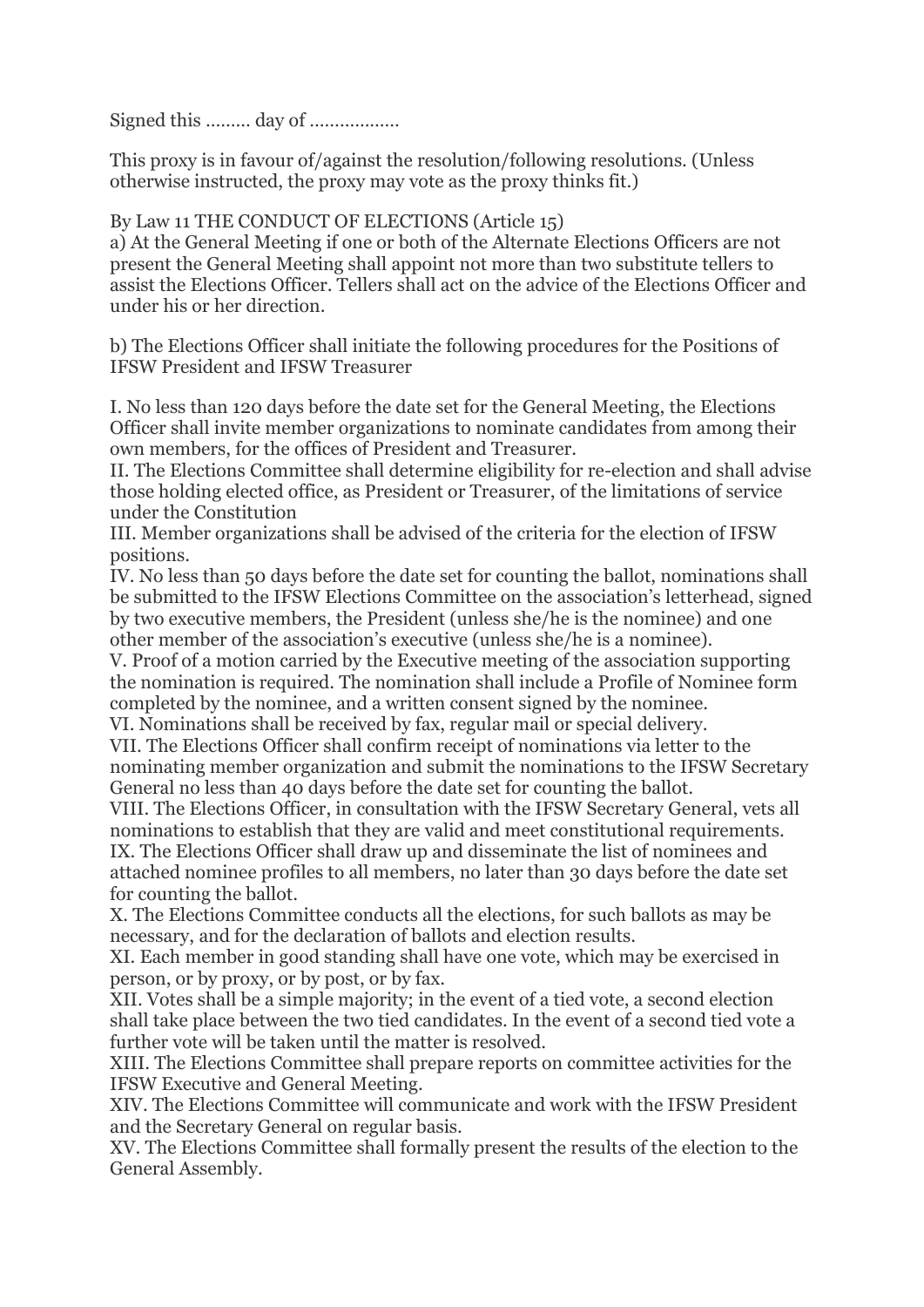c) The Elections Officer shall initiate the following procedures for the Positions of Regional Vice Presidents and Members at Large

I. No less than 120 days before the date set for the General Meeting, the Elections Officer shall invite member organizations to nominate candidates from among their own members, for the offices of regional Vice President and regional Member at Large.

II. The Elections Committee shall determine eligibility for re-election and shall advise those holding elected office, as executive Committee Members or as members of the Executive Committee, of the limitations of service under the Constitution III. Member organizations shall be advised of the criteria for the election of IFSW positions.

IV. No less than 50 days before the date set for counting the ballot, nominations shall be submitted to the IFSW Elections Committee on the association's letterhead, signed by two executive members, the President (unless she/he is the nominee) and one other member of the association's executive (unless she/he is a nominee).

V. Proof of a motion carried by the Executive meeting of the association supporting the nomination is required. The nomination shall include a Profile of Nominee form to be completed by the nominee, and a written consent signed by the nominee. VI. Nominations shall be received by fax, regular mail or special delivery.

VII. The Elections Officer shall confirm receipt of nominations via letter to the nominating member organization and submit the nominations to the IFSW Secretary General no less than 40 days before the date set for counting the ballot.

VIII. The Elections Officer, in consultation with the IFSW Secretary General, vets all nominations to establish that they are valid and meet constitutional requirements. IX. The Elections Officer shall draw up and disseminate the list of nominees and attached nominee profiles to all members of the region, no later than 30 days before the date set for counting the ballot.

X. The Elections Officer will seek the nomination of two representatives from each region, who with a member of the Elections Committee will constitute a Regional Elections Committee. Together they shall conduct all the elections, for such ballots as may be necessary, and for the declaration of ballots and election results.

XI. Each member of the region in good standing shall have one vote, which may be exercised in person, or by proxy, or by post, or by fax.

XII. Votes shall be a simple majority; in the event of a tied vote, a second election shall take place between the two tied candidates. In the event of a second tied vote a further vote will be taken until the matter is resolved.

XIII. The Regional Elections Committee shall prepare reports on committee activities for the General Meeting.

XIV. The regional Elections Committee will communicate and work with the IFSW Elections Committee and the Secretary General on regular basis.

XV. The Regional Elections Committee shall formally present the results of the regional election to the IFSW Elections Committee.

XVI. The Elections Officer shall formally present the results of the regional elections to the General Assembly.

d) The Elections Committee shall determine eligibility for re-election and shall advise those holding elected office, as Executive Committee Officers or as additional Member nominated by each Region, of the limitations of service under the Constitution.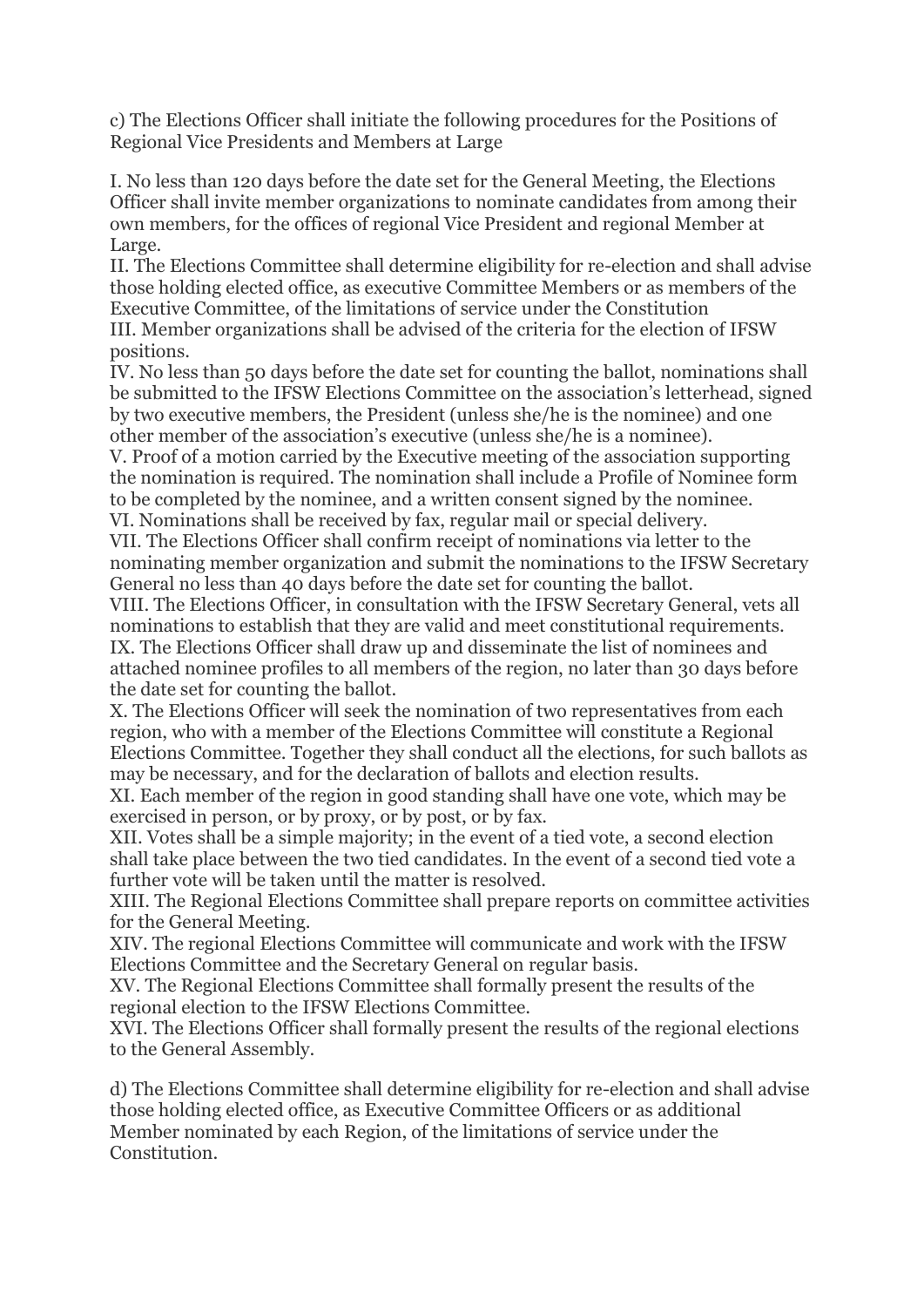e) Nominations from organisations, only of their own members, shall be sent to the Elections Committee, accompanied by the written consent of the nominees and their curricula vitae in a form to be determined by the Elections Committee, not less than 50 days before the date set for counting the ballot.

In the case of Co-ordinating Bodies only one nominee for the organisation can be put forward. In the event of disagreement the matter is to be resolved by the Coordinating body.

f) The Elections Committee shall prepare the necessary ballots for the elections, and the curricula vitae of those whose names are in the ballots. These shall be presented in a standard form as determined by the Elections Committee. Where necessary because of multiple nominations, or at the discretion of the Elections Officer, the Elections Committee shall prepare separate ballots with the object of ensuring that Officer and subsequently Executive Committee posts are filled.

g) The Elections Officer shall submit the nominations and the curricula vitae to the Secretary General not less than 40 days before the date set for counting the ballot. She or he shall also indicate where any nominations have been received late, and where by virtue of only one valid nomination being received that person may be elected unopposed to a particular office.

h) The Secretary General shall send the list of nominations and curricula vitae to Members and to Members of the Executive Committee, not less than 30 days before the date set for counting the ballot.

i) Nominations received by the Elections Officer less than 50 days before the date set for counting the ballot shall be accepted only upon a proposal to the General Meeting by the Elections Officer which is supported by a three quarters majority of those organisations represented at the meeting.

j) Exceptions from this g) are elections following an unscheduled change of office, where an executive position becomes vacant less than 120 days before the date set for the General Meeting, eventually during the General Meeting. In this case The Elections Committee announces a shorter timeframe (subject to b), d), f) and g)) for any such unscheduled election, eventually within the General Meeting.

k) The elections shall be divided into three sections: the elections of the President, the Treasurer, and the elections of the elections committee.

l) The result of the elections, save the number of votes cast on each candidate shall be announced by the Elections Officer after each section of the Elections.

m) The ballots and the results of all the elections shall be recorded and kept by the Elections Committee until the subsequent General Meeting.

## By Law 12 PROCEDURE IN GENERAL MEETINGS (Article 14)

a) At the beginning of a meeting, the President shall indicate guidance as to the mode of procedure. The President shall direct the discussion, accord the right to speak, put questions to the vote, and announce decisions. The President shall rule on points of order, and shall have the power to propose adjournment or closure of the debate, or adjournment or suspension of the meeting. The President will be assisted in this role by the appointed Parliamentarian.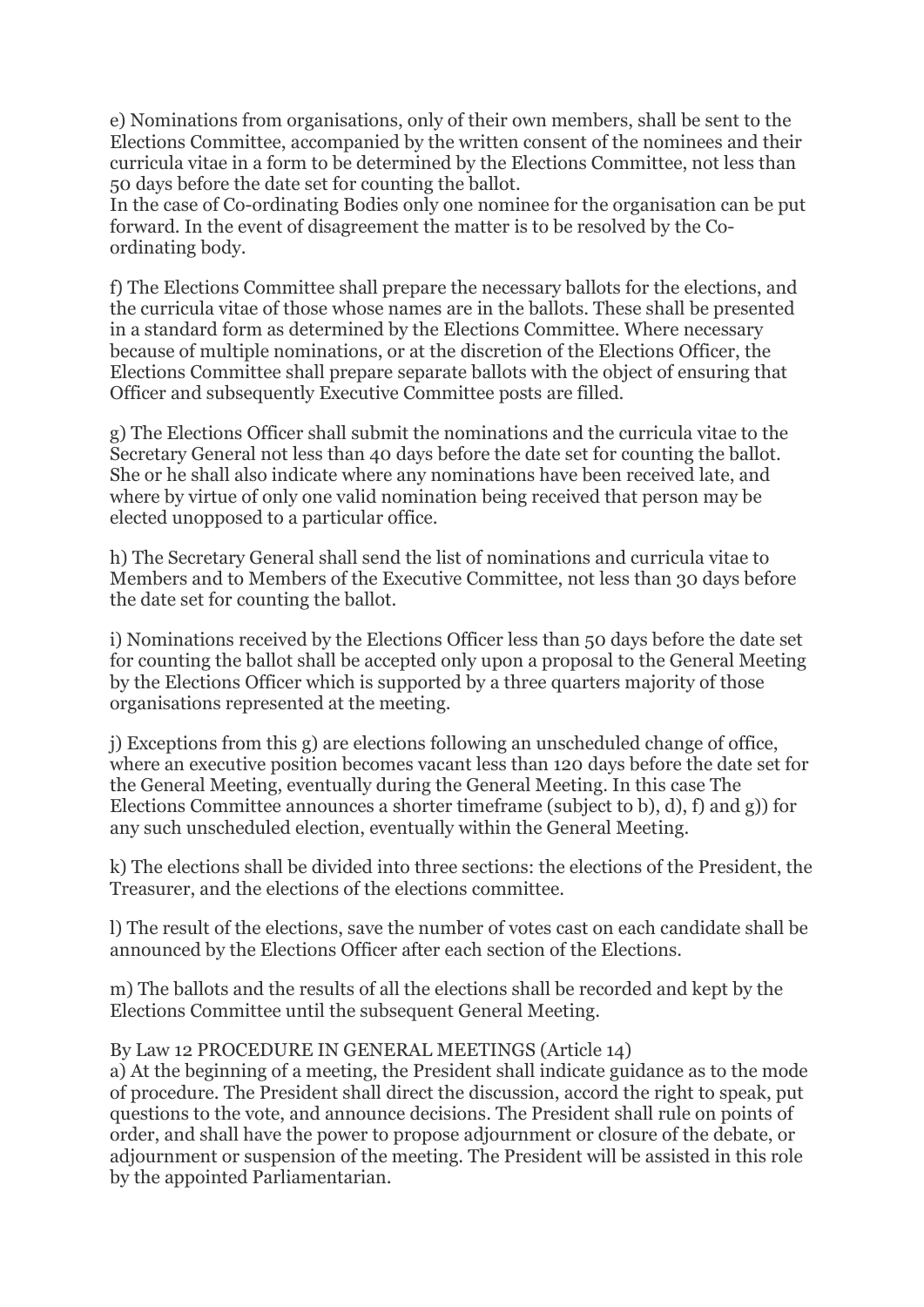b) Resolutions shall be moved and seconded, and debate allowed to the question under consideration. The President may call to order a speaker whose remarks are not relevant to the subject under discussion and may call for the withdrawal of such remarks.

c) Any person may at any time during the discussion raise a point of order which shall be decided immediately by the President. Any dissent from the ruling of the President shall be expressed in the form of a motion. A motion of dissent shall be put to the vote immediately, and the ruling of the President shall stand unless a three quarters majority of those organisations represented in person at the meeting and eligible to vote support the motion of dissent.

d) A motion for closure of any debate, proposed and seconded, shall be put to the vote without further debate.

e) The time allowed to each speaker on any proposal shall be limited to five minutes unless an extension is permitted by the meeting. When a speaker has spoken for the allotted time, the President shall call her/him to order without delay. The proposer of a motion shall nevertheless be entitled to exercise a right of reply to the debate. This time shall not exceed five minutes. The President may announce the list of speakers and, with the consent of the meeting, declare the list closed.

f) Voting on proposals, seconded and discussed, and on procedural motions, shall be by a show of hands and counting of those for the proposal, those against the proposal, and those abstaining. Secret voting shall be carried out for elections, and for such other issues as the General Meeting may decide by majority vote of those organisations represented in person. Proxy votes may be exercised with the exception of procedural motions.

g) When a Member wishes to vote by post at a General Meeting on matters already circulated, the postal vote, facsimile vote or electronic vote shall be conveyed to be received by the Secretary General not less than ten days before the date set for the commencement of the General Meeting. The vote (for/against or abstention) shall not be announced until the vote of those present shall have been taken.

## By Law 13 POSTAL BALLOTS (Article 16)

a) Where a decision is to be made by the General Meeting by post, completed postal ballot forms shall be accepted by the Secretary General from Members not later than 30 days from the date on which they were posted from the Secretariat.

b) Postal ballot is taken to include transmission bt post, fax and email.

By Law 14 CALCULATION OF ANNUAL DUES (Article 17)

In making its recommendations to the General Meeting, the Executive Committee shall consider the advice of the Secretary General, the Treasurer and any committee formed to assist it. It shall also take into account:

I) the proposed budget;

II) the minimum subscription set;

III) the ability of some Members to pay the minimum dues;

IV) previous relevant resolutions of the General Meeting.

By Law 15 DURATION OF TERMS OF OFFICE (Article 11) a) Executive Committee Members shall take office at the end of the biennial General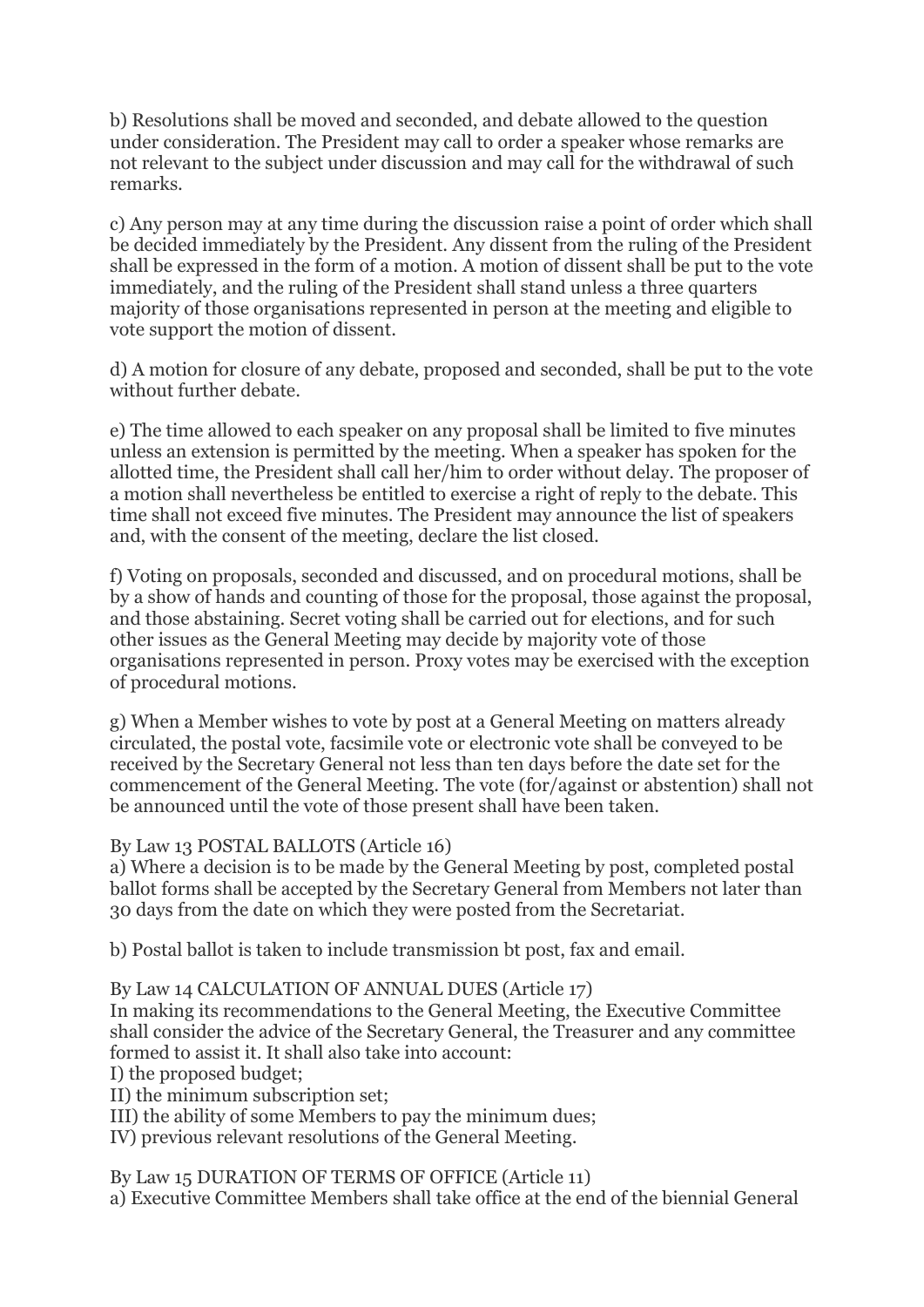Meeting at which they are elected. They cease to hold office at the end of the General Meeting correlating with their term in office, a period normally of four years. Where Executive Committee Members are elected not at a General Meeting, they shall take office immediately: and they cease to hold office at the end of the subsequent General Meeting.

b) Executive Committee Members whose whereabouts have not been made known to the Secretary General, or who have not communicated to the Secretary General over a period of not less than 120 days shall be considered to have resigned the position to which they were elected. Executive Committee Members shall make arrangements to maintain communications with the Secretary General for periods of absence of less than this duration.

#### By Law 16 DUTIES OF EXECUTIVE COMMITTEE AND OTHER REPRESENTATIVES (Article 17)

a) The President, Treasurer, Vice Presidents and members at Large shall fulfil their duties in accordance with the position description as determined by the Executive Committee from time to time.

b) All Main Representatives shall fulfil their duties in accordance with the position description as determined by the Executive Committee from time to time.

## By Law 17 DUTIES OF VICE-PRESIDENT (Article 11)

a) The Vice-President of a Region shall maintain close contact with, and co-operation with all Members of the Region. The Vice-President shall encourage their participation in Federation matters and in assisting each other. The Vice-President shall offer support and advice as requested by Members.

b) With the agreement of Members, Vice-Presidents may communicate directly with individuals or groups in countries within the Region.

## By Law 18 TRANSFER BETWEEN REGIONS (Article 22)

a) Members wishing to transfer from their assigned Region to an alternative Region shall submit their request for transfer to the Vice-President of the Region to which they belong and to the Vice-President of the Region to which they wish to be transferred. Copies of the request shall be sent to the President and the Secretary General.

b) Within 30 days of the receipt of the request, the Vice-Presidents of both Regions concerned shall seek the views in writing of the organisations in their Region. Members shall be allowed a maximum of 90 days to make their views known to the Vice- Presidents.

c) The Vice-Presidents' own views, together with copies of responses to the Vice-Presidents made by members, shall be sent to the Secretary General, and made available at the Executive Committee meeting which considers the transfer request.

d) The transfer request shall be agreed by the Executive Committee if it is approved by a three quarters majority of the Executive Committee. It a transfer request fails to gain the support of such a majority, the Executive Committee shall submit the request to the next General Meeting for discussion and voting.

By Law 19 SECRETARY GENERAL AND OTHER STAFF (Article 12) The Secretary General is the Chief Executive Officer of the Federation and is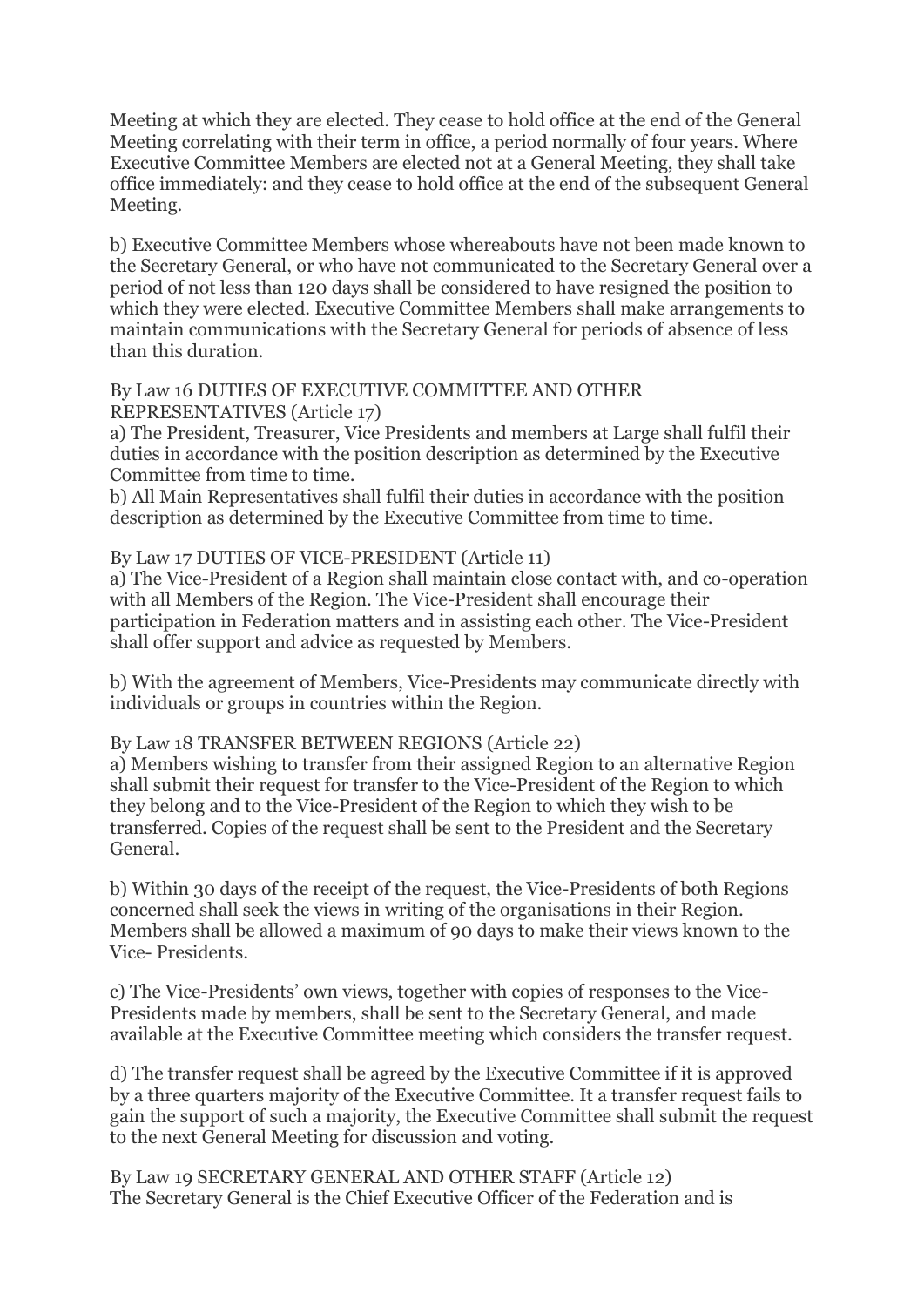responsible for day to day management of the Federation's affairs. Other staff, if appointed, shall operate subject to the advice and supervision of the Secretary General. The Secretary General shall co-operate with the performance appraisal process conducted by the Personnel Committee as outlined in Article 17 of the Constitution. Staff are appointed by the Secretary General, with the prior approval of the Personnel Committee. The Secretary General may consult the Vice-Presidents regarding appointments or other staff matters, including the appointment of Regional Assistant Secretaries General.

By Law 20 OPERATION OF THE SECRETARIAT: GENERAL (Article 12) a) The Secretariat shall provide regular information on its activities to Members and to Members of the Executive Committee. It is responsible for distributing the minutes of Executive Committee meetings and General Meetings within 90 days of the end of such meetings. It is responsible for the issue of invitations for participation at meetings, seminars, and other gatherings organised by the Federation, unless this is undertaken by other bodies, or individuals. It is responsible for the preparation of agendas for such meetings, unless this is undertaken by other bodies or individuals, subject to the approval of the President in the case of General Meetings and Executive Committee meetings.

b) The Secretariat shall provide consultative help and support when requested by Members, as well as co-operating on subjects of international interest involving one or more Members or other organisations, and shall report on such help, support and co-operation to the President, or, where the subject is confined to one Region, the relevant Vice-President.

c) The Secretariat may develop printed communications to Members in the form of circulars, newsletters, bulletins, and magazines, or any other means as may be determined by the Executive Committee or the General Meeting, subject to expenditure being within the budget.

By Law 21 METHOD OF PAYMENT OF DUES (Article 26)

a) Any Members unable to pay its subscription by 31 March in any year shall be required to make a request, with adequate documentary support, to the Secretary General for consideration and approval by the Executive Committee. It may request: I) time to pay;

II) a waiver of the full amount;

III) a reduction of the full amount.

b) Any Members whose past dues are unpaid, and whose dues for the current year are unpaid at the time of the opening of the General Meeting, shall forfeit the right to vote at that General Meeting, unless any request under a) above is under consideration.

c) Failure to pay full dues for two consecutive calendar years entails transfer to provisional membership for Members. The only exception may be if the Secretary General has by 31 December in the second year received notification of temporary and exceptional local circumstances which make it impossible for an organisations to pay in full, supported by a statement by the Vice-President for the relevant Region.

d) The Secretary-General shall in conjunction with the Treasurer, be responsible for the accounts for annual dues being sent to Members for the ensuing year.